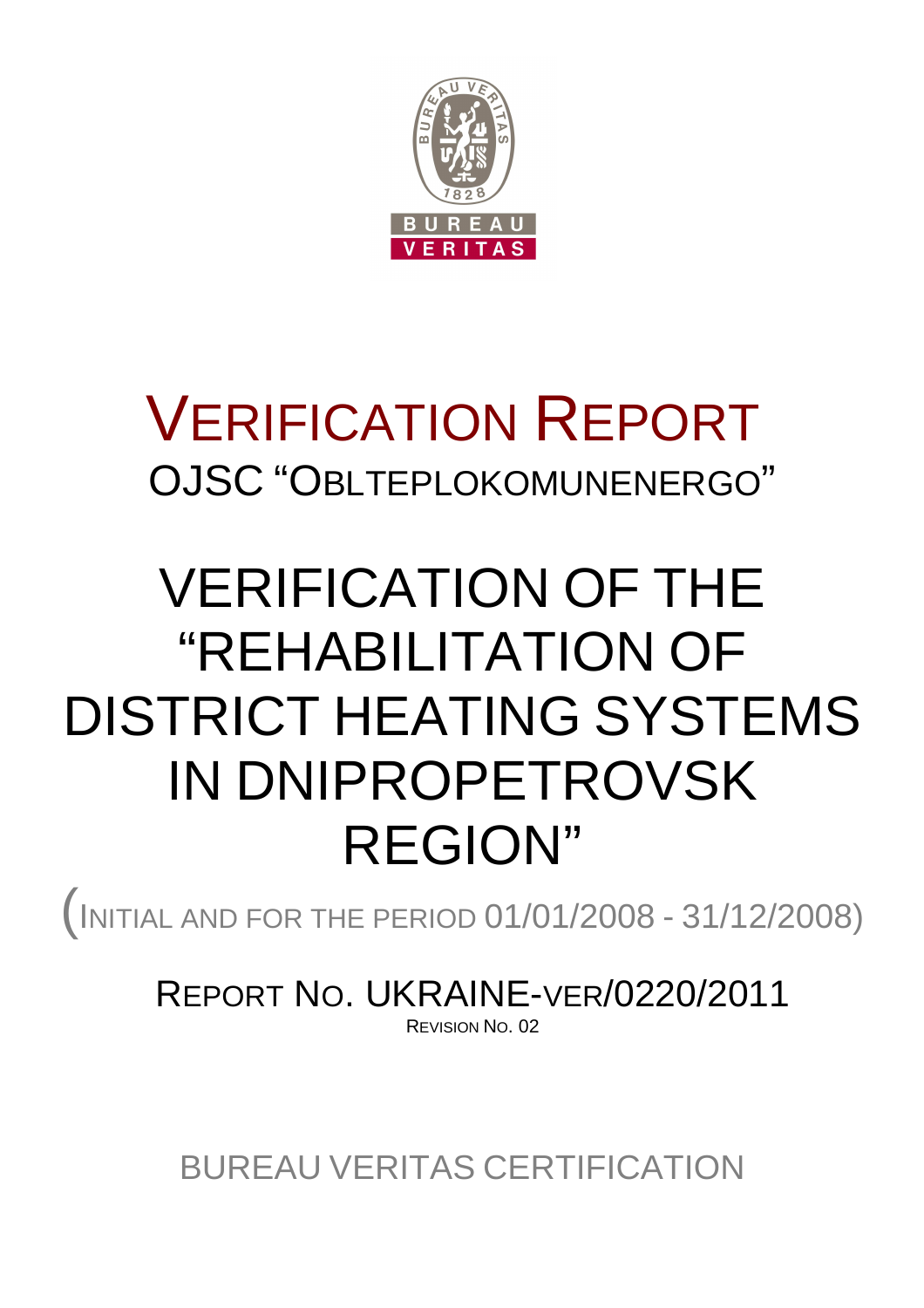#### VERIFICATION REPORT "REHABILITATION OF DISTRICT HEATING SYSTEMS IN DNIPROPETROVSK REGION"



÷,

| Date of first issue:<br>06/04/2011                                                                                                                                                                                                                                                                                                                                                                                                                                                                                                                                                                                                                                        | Organizational unit:<br><b>Bureau Veritas Certification Holding SAS</b>       |                                             |
|---------------------------------------------------------------------------------------------------------------------------------------------------------------------------------------------------------------------------------------------------------------------------------------------------------------------------------------------------------------------------------------------------------------------------------------------------------------------------------------------------------------------------------------------------------------------------------------------------------------------------------------------------------------------------|-------------------------------------------------------------------------------|---------------------------------------------|
| Client:<br>OJSC "Oblteplokomunenergo"                                                                                                                                                                                                                                                                                                                                                                                                                                                                                                                                                                                                                                     | Client ref.:<br>Barbarov Yu. A.                                               |                                             |
| Summary:<br>Bureau Veritas Certification has made the initial and 1 <sup>st</sup> periodic verification of the "Rehabilitation of District<br>Heating Systems in Dnipropetrovsk Region" project of OJSC "Oblteplokomunenergo" located in<br>Dnipropetrovsk Region, Ukraine, and applying the JI specific approach, on the basis of UNFCCC criteria for<br>the JI, as well as criteria given to provide for consistent project operations, monitoring and reporting. UNFCCC<br>criteria refer to Article 6 of the Kyoto Protocol, the JI rules and modalities and the subsequent decisions by the<br>JI Supervisory Committee, as well as the host country criteria.       |                                                                               |                                             |
| The verification scope is defined as a periodic independent review and ex post determination by the Accredited<br>Independent Entity of the monitored reductions in GHG emissions during defined verification period, and<br>consisted of the following three phases: i) desk review of the project design and the baseline and monitoring<br>plan; ii) follow-up interviews with project stakeholders; iii) resolution of outstanding issues and the issuance of<br>the final verification report and opinion. The overall verification, from Contract Review to Verification Report &<br>Opinion, was conducted using Bureau Veritas Certification internal procedures. |                                                                               |                                             |
| The first output of the verification process is a list of Clarification, Corrective Actions Requests, Forward<br>Actions Requests (CR, CAR and FAR), presented in Appendix A.                                                                                                                                                                                                                                                                                                                                                                                                                                                                                             |                                                                               |                                             |
| In summary, Bureau Veritas Certification confirms that the project is implemented as planned and described in<br>approved project design documents. Installed equipment being essential for generating emission reduction<br>runs reliably and is calibrated appropriately. The monitoring system is in place and the project is ready to<br>generate GHG emission reductions. The GHG emission reduction is calculated accurately and without material<br>errors, omissions, or misstatements, and the ERUs issued totalize 53642 tons of CO <sub>2</sub> eq for the monitoring<br>period from 01/01/2008 till 31/12/2008.                                               |                                                                               |                                             |
| Our opinion relates to the project's GHG emissions and resulting GHG emission reductions reported and<br>related to the approved project baseline and monitoring, and its associated documents.                                                                                                                                                                                                                                                                                                                                                                                                                                                                           |                                                                               |                                             |
| Report No.:<br>Subject Group:<br>UKRAINE-ver/0220/2011<br>JI                                                                                                                                                                                                                                                                                                                                                                                                                                                                                                                                                                                                              |                                                                               |                                             |
| Project title:<br>"Rehabilitation of District Heating<br>Dnipropetrovsk Region"                                                                                                                                                                                                                                                                                                                                                                                                                                                                                                                                                                                           | Systems<br>in                                                                 |                                             |
| Work carried out by:<br>Igor Kachan - Team Leader, Lead Verifier<br>Oleg Skoblyk - Team Member, Lead Verifier                                                                                                                                                                                                                                                                                                                                                                                                                                                                                                                                                             |                                                                               |                                             |
| Work reviewed by:<br>Ivan Sokolov - Internal Technical Reviewer                                                                                                                                                                                                                                                                                                                                                                                                                                                                                                                                                                                                           | Client or responsible organizational unit                                     | No distribution without permission from the |
| Work approved by:<br>Flavio Gomes - Operational Manager/<br>Date of this revision:<br>Rev. No.:                                                                                                                                                                                                                                                                                                                                                                                                                                                                                                                                                                           | SP<br>Vau<br><b>Limited distribution</b><br><b>TRains</b><br>Number of pages: |                                             |
| 08/04/2011<br>02<br>35                                                                                                                                                                                                                                                                                                                                                                                                                                                                                                                                                                                                                                                    | Unrestricted distribution                                                     |                                             |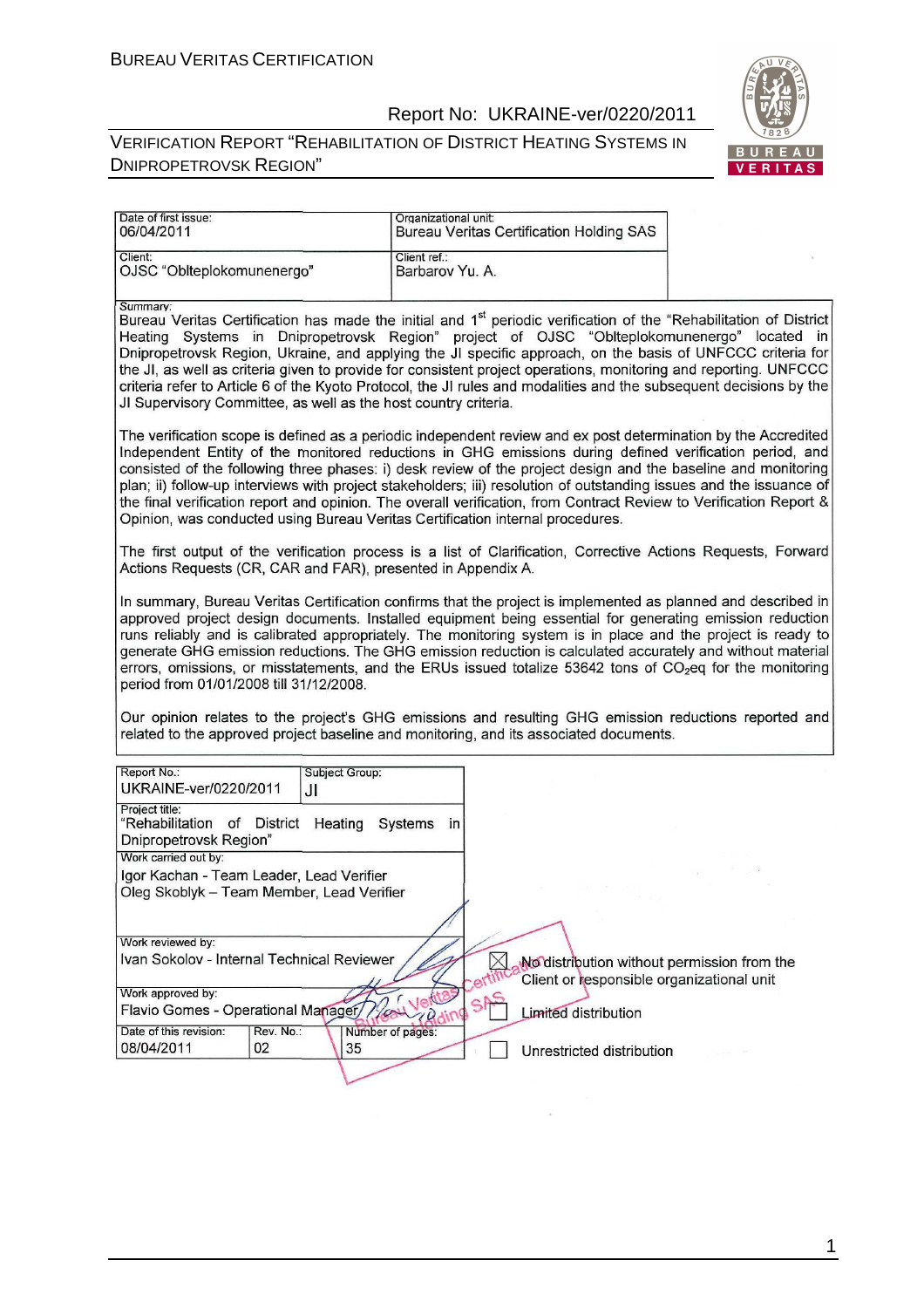Report No: UKRAINE-ver/0220/2011

VERIFICATION REPORT "REHABILITATION OF DISTRICT HEATING SYSTEMS IN DNIPROPETROVSK REGION"

#### **Table of Contents Page 2018**

| 1              |                                                                              | .3             |
|----------------|------------------------------------------------------------------------------|----------------|
| 1.1            | Objective                                                                    | 3              |
| 1.2            | Scope                                                                        | 3              |
| 1.3            | <b>Verification Team</b>                                                     | 3              |
| $\overline{2}$ |                                                                              |                |
| 2.1            | <b>Review of Documents</b>                                                   | $\overline{4}$ |
| 2.2            | Follow-up Interviews                                                         | 5              |
| 2.3            | Resolution of Clarification, Corrective and Forward Action<br>Requests       | 5              |
| 3              |                                                                              |                |
| 3.1            | Project approval by Parties involved (90-91)                                 | 6              |
| 3.2            | Project implementation (92-93)                                               | $\overline{7}$ |
| 3.3            | Compliance of the monitoring plan with the monitoring<br>methodology (94-98) | $\overline{7}$ |
| 3.4            | Revision of monitoring plan (99-100)                                         | 9              |
| 3.5            | Data management (101)                                                        | 9              |
| 3.6            | Verification regarding programmes of activities (102-110)                    | 9              |
| 4              |                                                                              |                |
| 5              |                                                                              |                |
|                | APPENDIX A: COMPANY PROJECT VERIFICATION PROTOCOL  14                        |                |

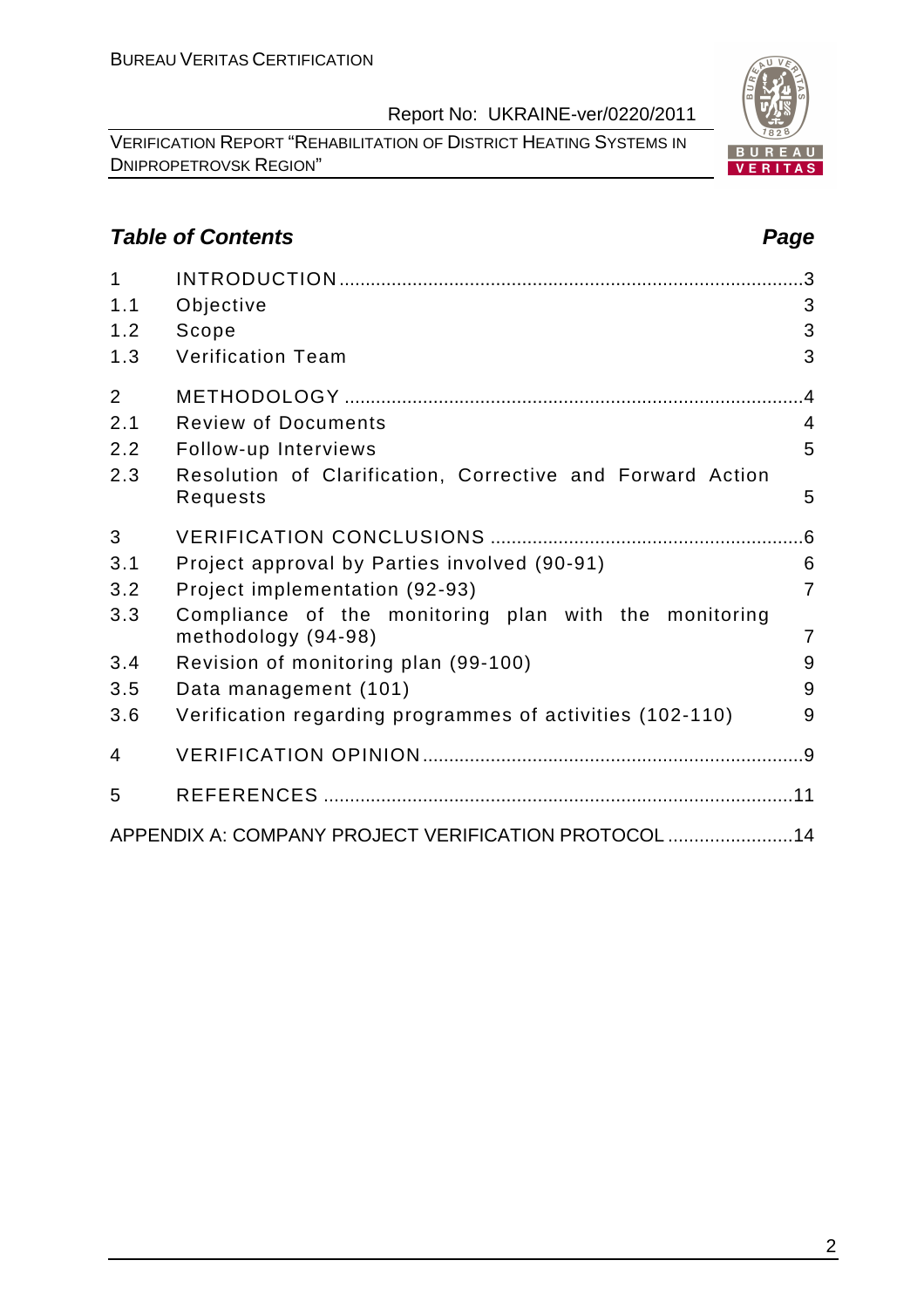VERIFICATION REPORT "REHABILITATION OF DISTRICT HEATING SYSTEMS IN DNIPROPETROVSK REGION"



### **1 INTRODUCTION**

OJSC "Oblteplokomunenergo" has commissioned Bureau Veritas Certification to verify the emissions reductions of its JI project «Rehabilitation of District Heating Systems in Dnipropetrovsk Region" (hereafter called "the project") located in Dnipropetrovsk Region, Ukraine.

This report summarizes the findings of the verification of the project, performed on the basis of UNFCCC criteria, as well as criteria given to provide for consistent project operations, monitoring and reporting.

#### **1.1 Objective**

Verification is the periodic independent review and ex post determination by the Accredited Independent Entity of the monitored reductions in GHG emissions during defined verification period.

The objective of verification can be divided in Initial Verification and Periodic Verification.

UNFCCC criteria refer to Article 6 of the Kyoto Protocol, the JI rules and modalities and the subsequent decisions by the JI Supervisory Committee, as well as the host country criteria.

#### **1.2 Scope**

The verification scope is defined as an independent and objective review of the project design document, the project's baseline study and monitoring plan and other relevant documents. The information in these documents is reviewed against Kyoto Protocol requirements, UNFCCC rules and associated interpretations.

The verification is not meant to provide any consulting towards the Client. However, stated requests for clarifications and/or corrective actions may provide input for improvement of the project monitoring towards reductions in the GHG emissions.

#### **1.3 Verification Team**

The verification team consists of the following personnel:

Igor Kachan

Bureau Veritas Certification, Team Leader, Climate Change Lead Verifier

Oleg Skoblyk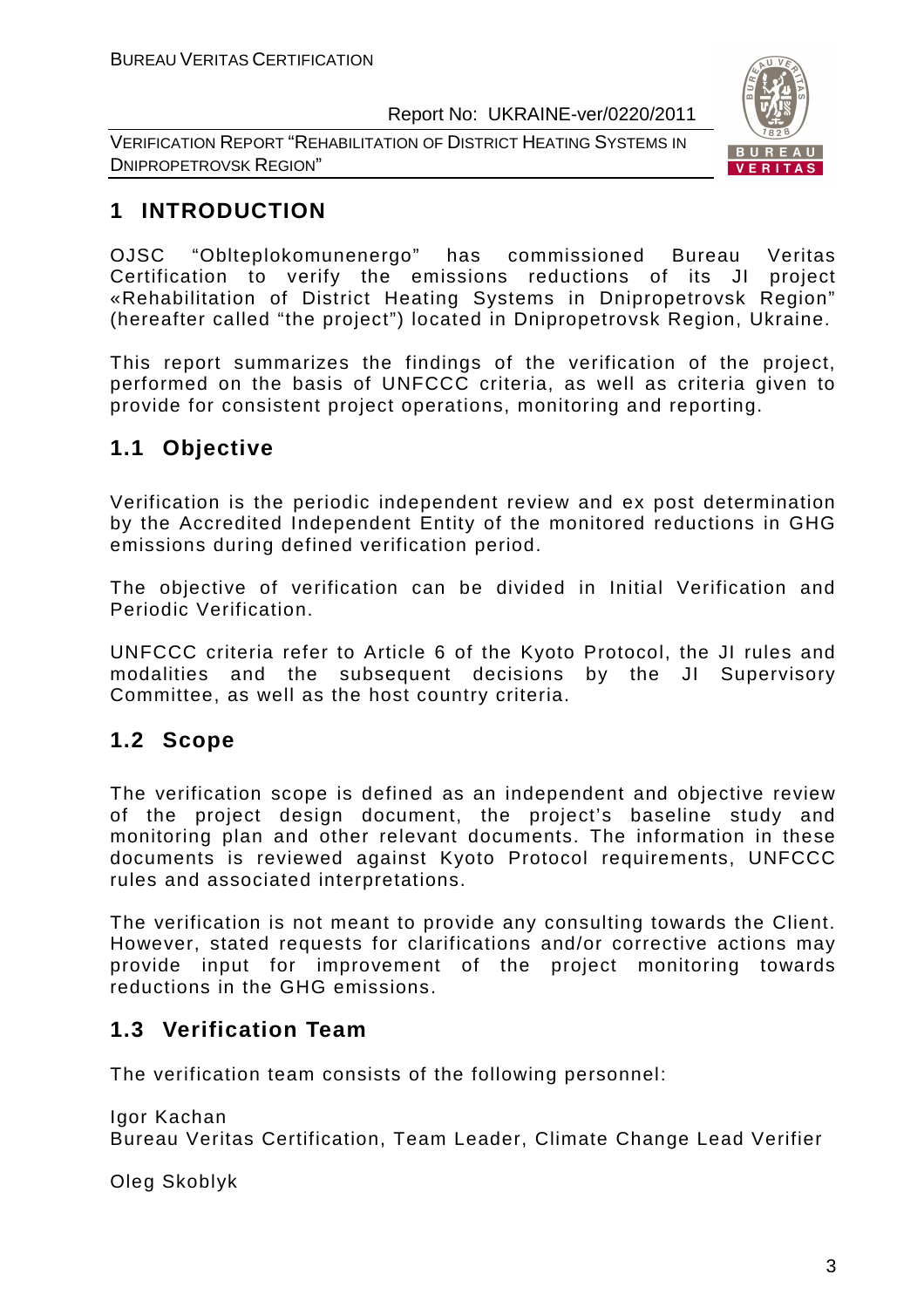VERIFICATION REPORT "REHABILITATION OF DISTRICT HEATING SYSTEMS IN DNIPROPETROVSK REGION"



Bureau Veritas Certification, Team Member, Climate Change Lead Verifier

This verification report was reviewed by: Ivan Sokolov Bureau Veritas Certification, Internal Technical Reviewer

#### **2 METHODOLOGY**

The overall verification, from Contract Review to Verification Report & Opinion, was conducted using Bureau Veritas Certification internal procedures.

In order to ensure transparency, a verification protocol was customized for the project, according to the version 01.1 of the Joint Implementation Determination and Verification Manual, issued by the Joint Implementation Supervisory Committee at its 19 meeting on 04/12/2009. The protocol shows, in a transparent manner, criteria (requirements), means of verification and the results from verifying the identified criteria. The verification protocol serves the following purposes:

- It organizes, details and clarifies the requirements a JI project is expected to meet;
- It ensures a transparent verification process where the verifier will document how a particular requirement has been verified and the result of the verification.

The completed verification protocol is enclosed in Appendix A to this report.

#### **2.1 Review of Documents**

The Monitoring Report (MR) Monitoring report «Rehabilitation of District Heating Systems in Dnipropetrovsk Region" version 01 dated 12/03/2011 submitted by OJSC "Oblteplokomunenergo" and additional background documents related to the project design and baseline, i.e. country Law,) and/or Guidance on criteria for baseline setting and monitoring, Host party criteria, Kyoto Protocol, Clarifications on Verification Requirements to be Checked by an Accredited Independent Entity were reviewed.

To address Bureau Veritas Certification further corrective action and clarification requests, the project participants revised the MR and resubmitted it on 06/04/2011 as version 02.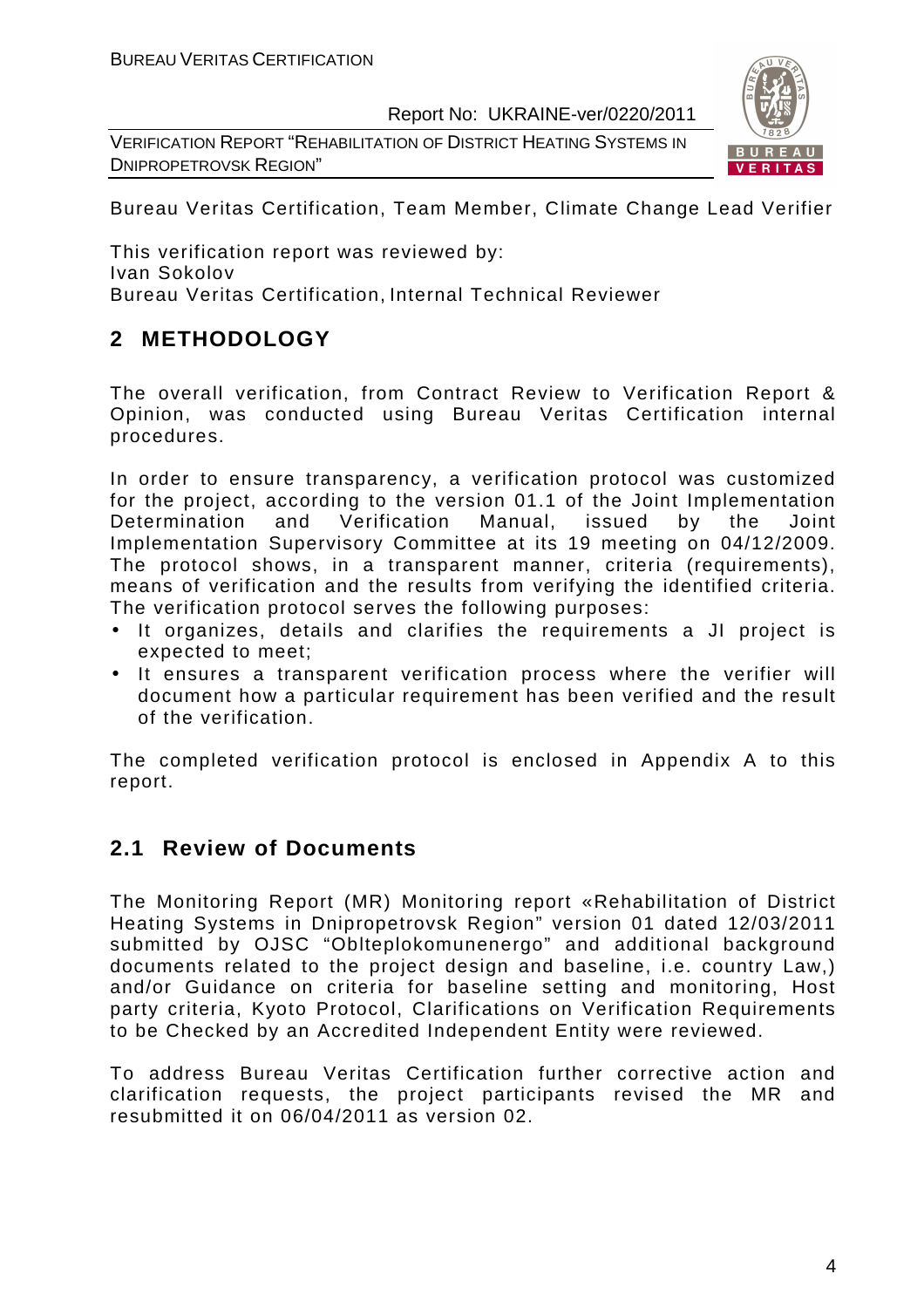VERIFICATION REPORT "REHABILITATION OF DISTRICT HEATING SYSTEMS IN DNIPROPETROVSK REGION"



The verification findings presented in this report relate to the Monitoring Reports versions 01 and 02 and project as described in the determined PDD.

#### **2.2 Follow-up Interviews**

On March 15, 2011 Bureau Veritas Certification performed on-site interviews with project stakeholders to confirm selected information and to resolve issues identified in the document review. RME "Dniproteploenergo" and Institute of Engineering Ecology were interviewed (see References). The main topics of the interviews are summarized in Table 1.

| <b>Interviewed</b>                  | <b>Interview topics</b>                                                                                                                                                                                                                                   |
|-------------------------------------|-----------------------------------------------------------------------------------------------------------------------------------------------------------------------------------------------------------------------------------------------------------|
| organization                        |                                                                                                                                                                                                                                                           |
| RME "Dniproteploenergo"             | • Project implementation status<br>• Organizational structure<br>• Responsibilities and authorities<br>• Personnel training<br>• Installation of equipment<br>• Data logging, archiving and reporting<br>• Internal audits and check-ups                  |
|                                     | • Quality management procedures<br>and<br>technology<br>• Records of equipment installation<br>• Control of metering equipment<br>• Metering record keeping system, database<br>• Cross-check of the information provided in<br>the MR with other sources |
| Institute of Engineering<br>Ecology | • Monitoring plan<br>• Monitoring report<br>• Deviations from PDD<br>• ERUs calculation model                                                                                                                                                             |

**Table 1 Interview topics** 

#### **2.3 Resolution of Clarification, Corrective and Forward Action Requests**

The objective of this phase of the verification is to raise the requests for corrective actions and clarification and any other outstanding issues that needed to be clarified for Bureau Veritas Certification positive conclusion on the GHG emission reduction calculation.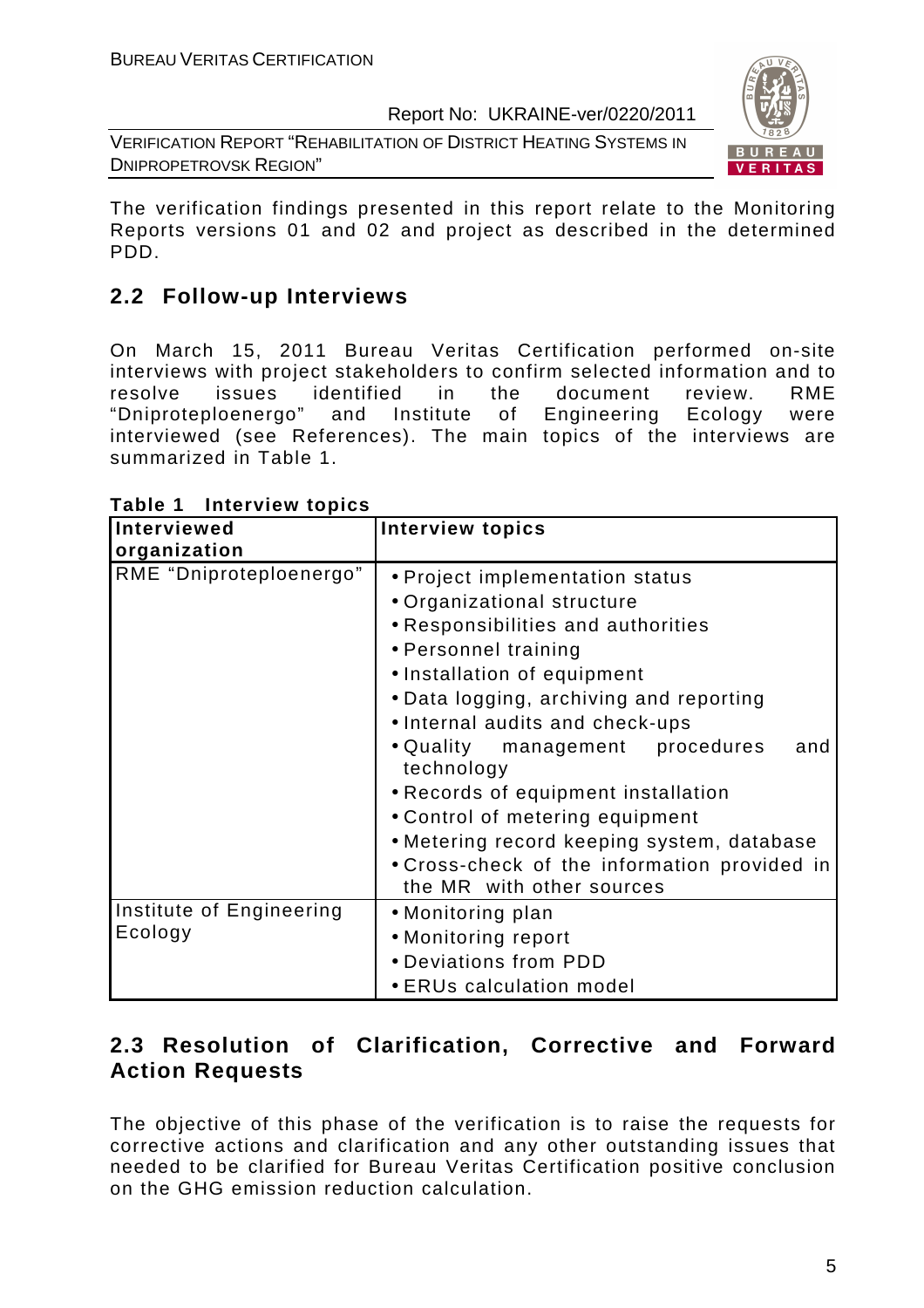



If the Verification Team, in assessing the monitoring reports and supporting documents, identifies issues that need to be corrected, clarified or improved with regard to the monitoring requirements, it should raise these issues and inform the project participants of these issues in the form of:

(a) Corrective action request (CAR), requesting the project participants to correct a mistake that is not in accordance with the monitoring plan;

(b) Clarification request (CL), requesting the project participants to provide additional information for the AIE to assess compliance with the monitoring plan;

(c) Forward action request (FAR), informing the project participants of an issue, relating to the monitoring that needs to be reviewed during the next verification period.

To guarantee the transparency of the verification process, the concerns raised are documented in more detail in the verification protocol in Appendix A.

#### **3 VERIFICATION CONCLUSIONS**

In the following sections, the conclusions of the verification are stated.

The findings from the desk review of the original monitoring documents and the findings from interviews during the follow up visit are described in the Verification Protocol in Appendix A.

The Clarification, Corrective and Forward Action Requests are stated, where applicable, in the following sections and are further documented in the Verification Protocol in Appendix A. The verification of the Project resulted in 10 Corrective Action Requests, 3 Clarification Requests, and 1 Forward Action Request.

The number between brackets at the end of each section corresponds to the DVM paragraph.

#### **3.1 Project approval by Parties involved (90-91)**

Written project approvals by Switzerland and Ukraine have been issued by the DFPs of those Parties when submitting the first verification report for publication in accordance with paragraph 38 of the JI guidelines. (They are listed among Category 1 Documents in the Reference section of this report)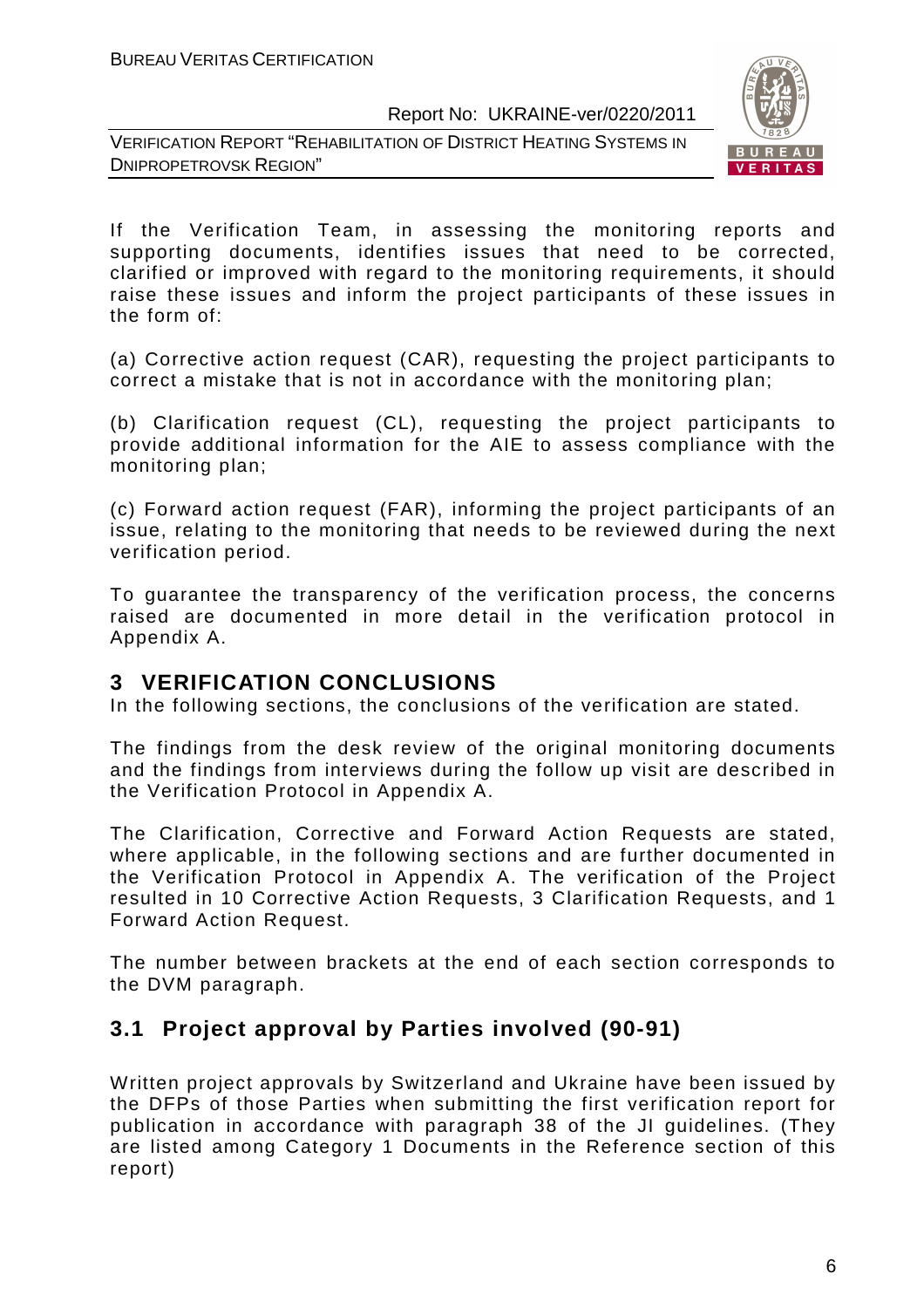VERIFICATION REPORT "REHABILITATION OF DISTRICT HEATING SYSTEMS IN DNIPROPETROVSK REGION"



The abovementioned written approvals are unconditional.

#### **3.2 Project implementation (92-93)**

It was assessed by Bureau Veritas verification team during the site visit that the project has been implemented in accordance with the PDD regarding which the determination has been deemed final.

Implementation of the rehabilitation of boiler-houses and heating systems has been realized according to the project plan. During the monitoring period the following measures were implemented: boiler equipment rehabilitation (replacement and rehabilitation of boilers, burners, etc.), network rehabilitation (replacement and rehabilitation of pipes, heat supply stations, heat exchangers, etc.), installation of heat utilizes, implementation of electricity saving measures (installation of frequency controllers, replacement of pumps, etc.), construction of quarter gas boiler-houses.

In several cases replacement of network pipes with different (from planned before) diameters takes place. At the same time, this has not influenced the original monitoring plan and the project operation.

Outstanding issues related to the Project implementation, project participants` response and BV Certification's conclusion are described in the Appendix A.

#### **3.3 Compliance of the monitoring plan with the monitoring methodology (94-98)**

The monitoring occurred in accordance with the monitoring plan included in the PDD regarding which the determination has been deemed final and is so listed on the UNFCCC JI website.

For calculating the emission reductions key factors, influencing the baseline emissions and the activity level of the project and the emissions as well as risks associated with the project were taken into account. Key monitoring activities for each subproject are sufficiently described in the MR and no deviations from the monitoring algorithm were detected. The monitoring points, including parameter monitored, monitoring equipment and information concerning its calibration interval are clearly described in the section B of the MR and the supporting Excel file and completely correspond to the ones prospected in the determined PDD.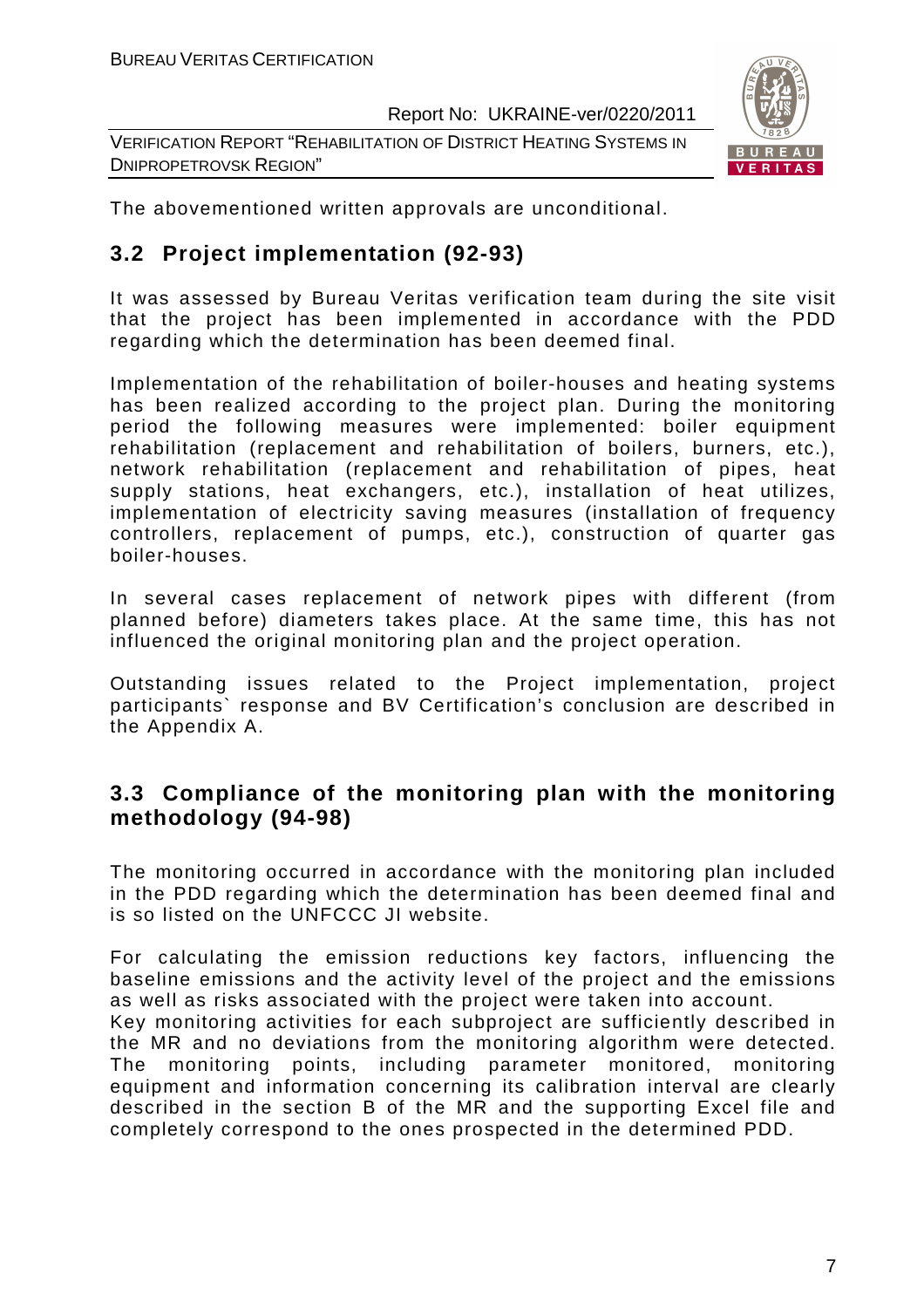VERIFICATION REPORT "REHABILITATION OF DISTRICT HEATING SYSTEMS IN DNIPROPETROVSK REGION"



The monitoring plan specifies the indicators, constants and variables that are reliable, valid, and that provide a transparent picture of the emission reductions to be monitored, such as:

- 1. Fuel consumption by boiler-houses (natural gas and coal)
- 2. Heating value of natural gas
- 3. Average external temperature during heating season
- 4. Average internal temperature during heating season
- 5. Quantity of hot water supply consumers
- 6. Total heating area
- 7. Average heat-transfer factor of the buildings in base year
- 8. Heating area of buildings (existed in base year) with improved heat insulation in reporting year
- 9. Heating area of new buildings connected to the heat supply system in reporting year
- 10. Heat-transfer factor of the buildings with new thermal insulation
- 11. Duration of heating period
- 12. Duration of hot water supply period
- 13. Maximal connected load for heating services
- 14. Connected load for hot water supply
- 15. Standard specific discharge of hot water at personal account
- 16.  $CO<sub>2</sub>$  emission factor
- 17. Conversion factor for average load within heating period
- 18. Electric energy consumption by the boiler-houses

Emission factors, including default emission factors, are selected by carefully balancing accuracy and reasonableness, and appropriately justified of the choice.

Data used for monitoring of the emission reductions are sufficiently described in the Section B.2.1 of the MR (List of fixed default values, variables and attached values) and in Annex 1 (Data), Annex 2 (GHG emission reduction due to reducing of fuel consumption) and Annex 3 (GHG emission reduction due to reducing electricity consumption) to the MR.

The MR contains a complete compilation of the data that are collected for its application, including data that are measured or sampled and data that are collected from other sources (e.g. official statistics, IPCC, commercial and scientific literature etc.).

The calculation of emission reductions is based on conservative assumptions and the most plausible scenarios in a transparent manner.

Outstanding issues related to the Compliance of the monitoring plan with the monitoring methodology, project participants` response and BV Certification's conclusion is described in Appendix A.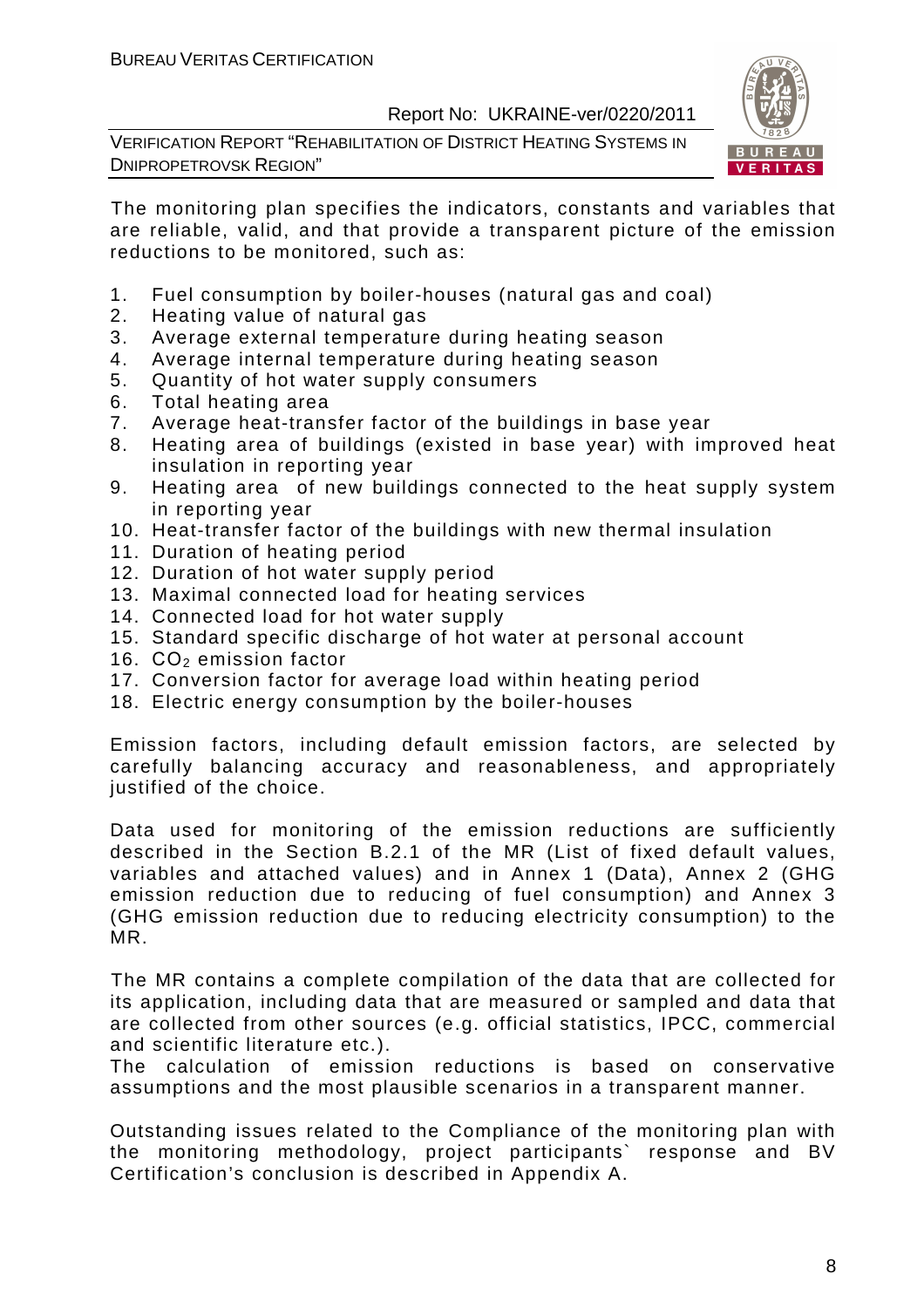VERIFICATION REPORT "REHABILITATION OF DISTRICT HEATING SYSTEMS IN DNIPROPETROVSK REGION"



#### **3.4 Revision of monitoring plan (99-100)**

Not applicable.

#### **3.5 Data management (101)**

The data and their sources, provided in the monitoring report, are clearly identified, reliable and transparent. The implementation of data collection procedures is in accordance with the monitoring plan, including the quality control and quality assurance procedures. The function of the monitoring equipment, including its calibration status, is in order. The evidence and records used for the monitoring are maintained in a traceable manner.

The monitoring of the main parameter - natural gas consumption by boiler houses, is carried out by the following scheme:

1. All boiler-houses are equipped with gas flow meters.

2. An operator of a boiler-house registers the instrument readings in the paper journals "Journal of registration of boiler-house's operation parameters" every day.

3. For the boiler-houses that are not equipped with gas volume correctors the following algorithm was used. An operator of a boiler house reads the values of temperature and pressure of the natural gas at the boiler-house gas input every 2 hours. These parameters are used to bring gas consumption to normal conditions.

4. Operators transfer gas consumption data to Production-Technical Department by phone daily. They are stored there and used for gas supply fees.

All monitored data are submitted for verification, and are to be stored during two years after the end of the crediting period, according to the Order #14a dated 04.10.2010 "On formation of the operational team and storage term of documents"

Outstanding issues related to the Data management, PP's response and BV Certification's conclusion is described in Appendix.

#### **3.6 Verification regarding programmes of activities (102- 110)**

Not applicable

#### **4 VERIFICATION OPINION**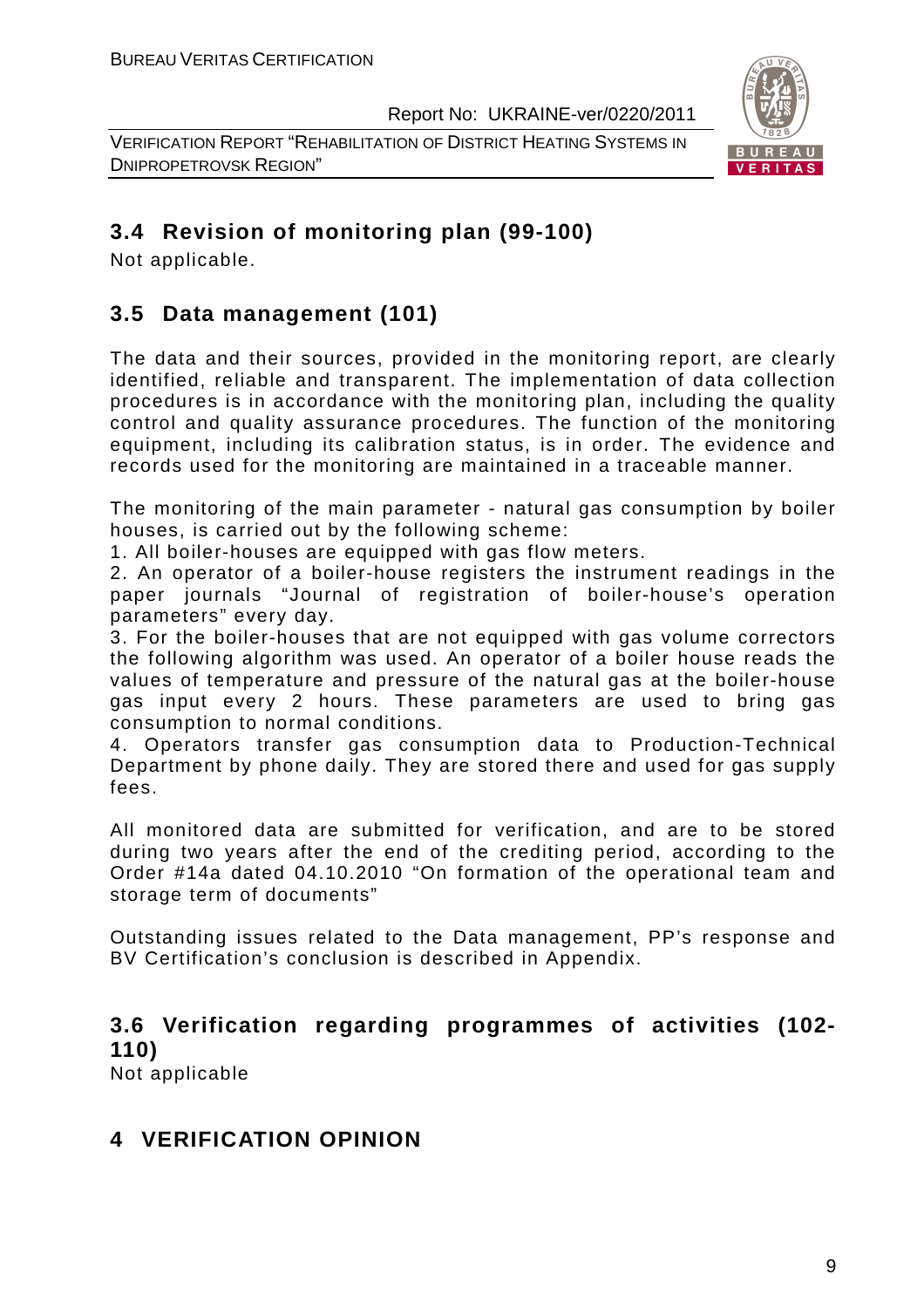VERIFICATION REPORT "REHABILITATION OF DISTRICT HEATING SYSTEMS IN DNIPROPETROVSK REGION"



Bureau Veritas Certification has performed the initial and 1st periodic verification of the «Rehabilitation of District Heating Systems in Dnipropetrovsk Region" project in Ukraine. The verification was performed on the basis of UNFCCC criteria and host country criteria and also on the criteria given to provide for consistent project operations, monitoring and reporting.

The verification consisted of the following three phases: i) desk review of the project design and the baseline and monitoring plan; ii) follow-up interviews with project stakeholders; iii) resolution of outstanding issues and the issuance of the final verification report and opinion.

The management of OJSC "Oblteplokomunenergo" is responsible for the preparation of the GHG emissions data and the reported GHG emissions reductions of the project on the basis set out within the project Monitoring Plan indicated in the final PDD version 03 dated 15/12/2010. The development and maintenance of records and reporting procedures are in accordance with the plan, including the calculation and determination of GHG emission reductions from the project, is the responsibility of the management of the project.

Bureau Veritas Certification verified the Project Monitoring Report version 02 dated 05/04/2011 for the reporting period from 01/01/2008 till 31/12/2008 as indicated below. Bureau Veritas Certification confirms that the project is implemented as planned and described in approved project design. Installed equipment being essential for generating emission reduction runs reliably and is calibrated appropriately. The monitoring system is in place and the project is generating GHG emission reductions.

Bureau Veritas Certification confirms that the GHG emission reduction is calculated without material misstatements. Our opinion relates to the project's GHG emissions and resulting GHG emissions reductions reported and related to the approved project baseline and monitoring, and its associated documents. Based on the information we have seen and evaluated, we confirm the following statement:

Reporting period: From 01/01/2008 to 31/12/2008

| Baseline emissions         | : 308610 | $t$ CO <sub>2</sub> equivalents. |
|----------------------------|----------|----------------------------------|
| Project emissions          | :254968  | t $CO2$ equivalents.             |
| <b>Emission Reductions</b> | : 53642  | t $CO2$ equivalents.             |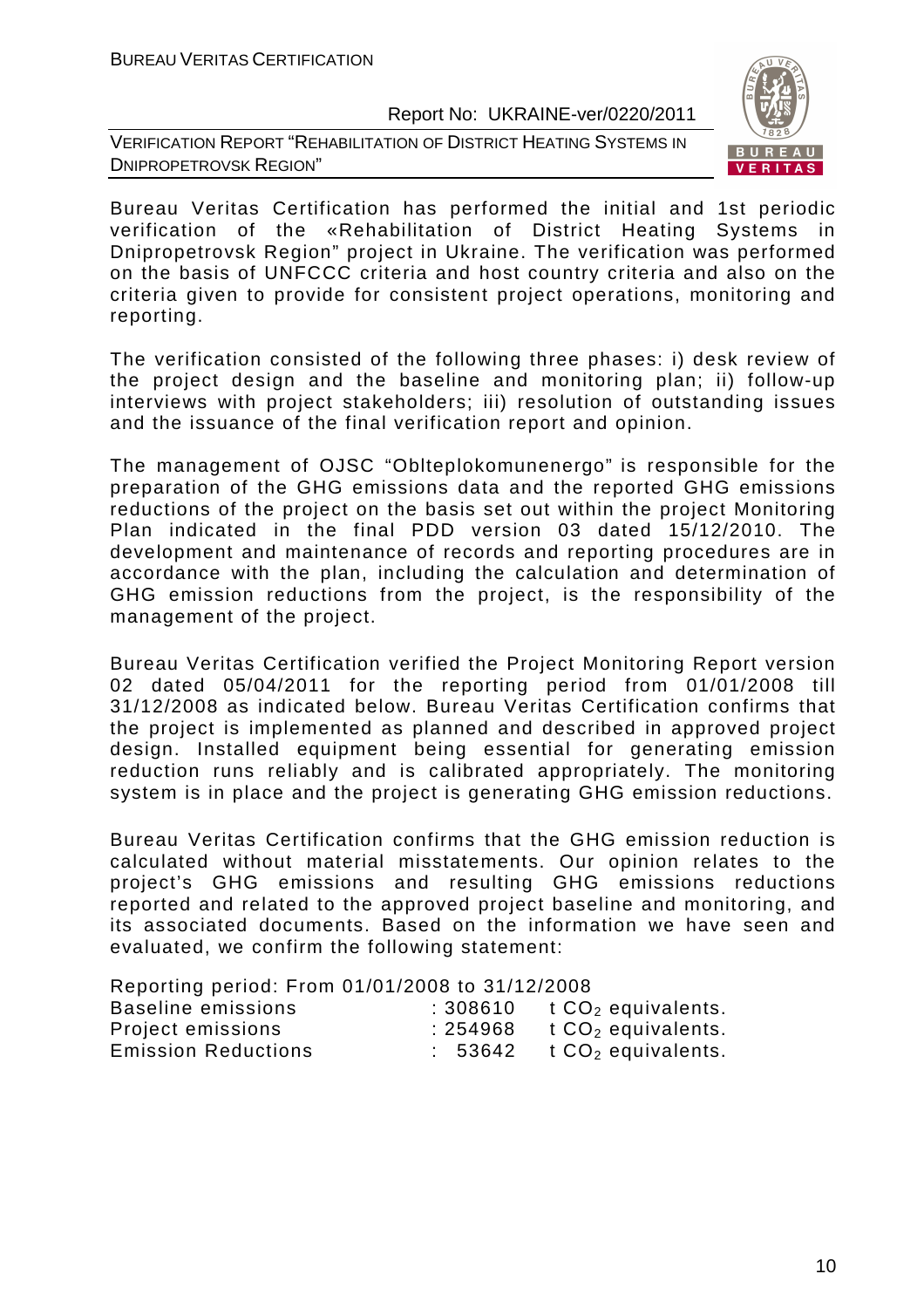VERIFICATION REPORT "REHABILITATION OF DISTRICT HEATING SYSTEMS IN DNIPROPETROVSK REGION"



#### **5 REFERENCES**

#### **Category 1 Documents:**

Documents provided by OJSC "Oblteplokomunenergo" that relate directly to the GHG components of the project.

- /1/ PDD "Rehabilitation of District Heating Systems in Dnipropetrovsk Region" version 03 dated 15/12/2010
- /2/ Determination Report UKRAINE-det/0186/2010 dated 22/12/2010
- /3/ Monitoring report «Rehabilitation of District Heating Systems in Dnipropetrovsk Region" version 01 dated 12/03/2011
- /4/ Monitoring report «Rehabilitation of District Heating Systems in Dnipropetrovsk Region" version 02 dated 05/04/2011
- /5/ Supporting Excel file " Annex\_2-7\_MR2\_Dnipr\_v01"
- /6/ Supporting Excel file " Annex\_2-7\_MR2\_Dnipr\_v02"
- /7/ Letter of Approval #569/23/7 dated 16.03.2011. issued by State Environmental Investment Agency of Ukraine
- /8/ Letter of Approval #J294-0485 dated 24.01.2011. issued by the Federal Office for the Environment

#### **Category 2 Documents:**

Background documents related to the design and/or methodologies employed in the design or other reference documents.

/1/ Power of attorney, Dnipropetrovsk, 2010, Regional Municipal Enterprise "Dniproteploenergo" gives the right to OJSC "Oblteplokomunenergo" to provide all necessary actions.

Decision #1 contracting parties on joint activity # 353/1 from

- /2/ 18.08.2010 about about opening a bank account and identifying the persons who is entitled to sign the preliminary and operations on the account, Dnipropetrovsk
- /3/ Material of 16th conference of UN with international participation (July, 06-10 2006, Sevastopol), Kyiv, 2006
- /4/ State Department of Intellectual Property, Declaration Patent # 33892 A
- /5/ Small size hot-water boiler, КВ-ГМ-58-115СН МВ <sup>К</sup>-5, Manufactured in Ukraine, Zaporizhzhya
- $/6/$  Contact # 476, Kyiv, 20.06.2002, Institute of industrial ecology and ''Dniproteploenergo''

/7/ Protocol of the agreement about agreed price on scientifictechnical materials for request formation on the project CO2 emission reduction due to fuel economy in system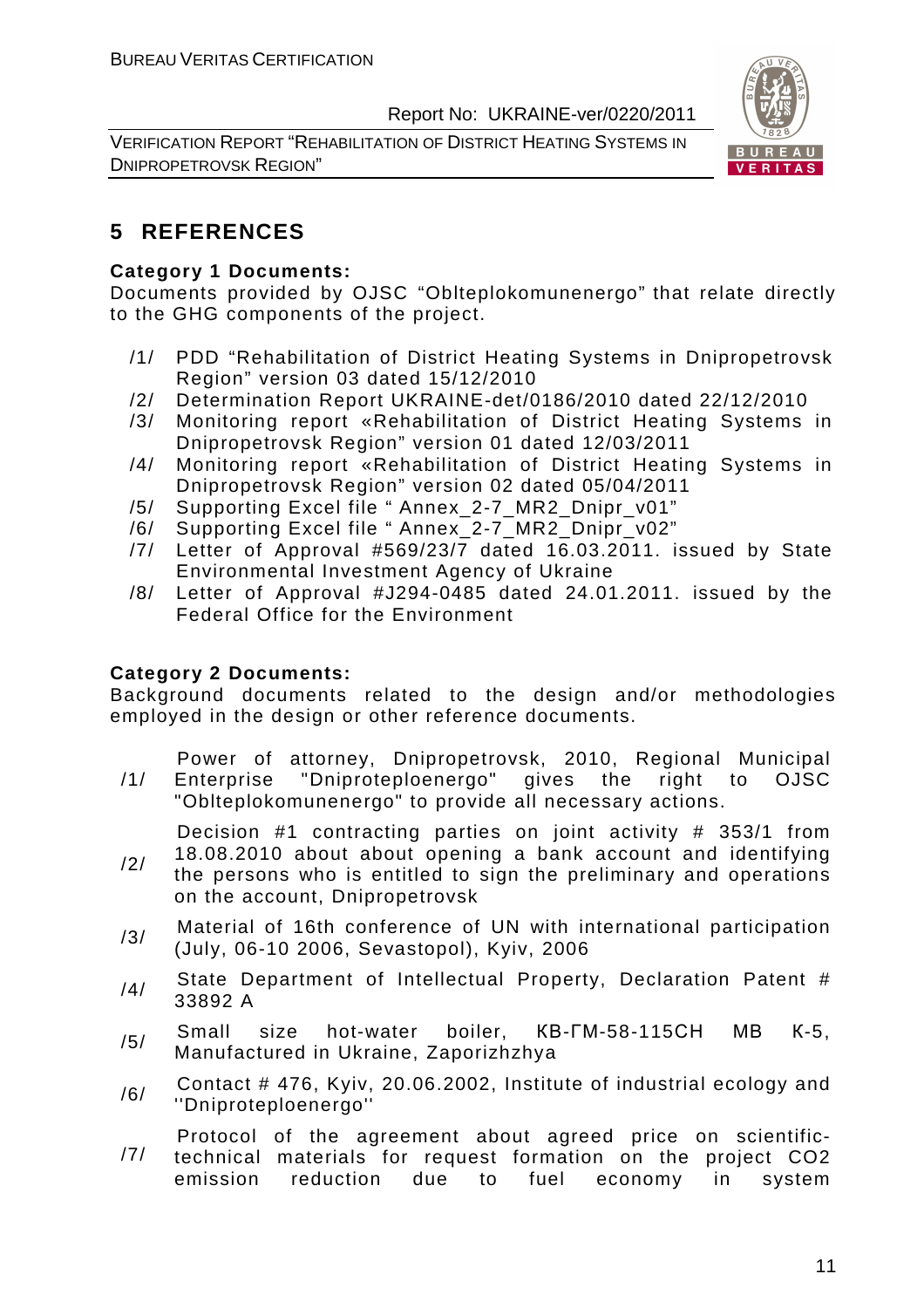VERIFICATION REPORT "REHABILITATION OF DISTRICT HEATING SYSTEMS IN DNIPROPETROVSK REGION"



''Dniproteploenergo'' according to contract # 476 from 20.06.2002

Planned schedule of operation according to contract # 476 from 20.06.2002. Preparation of initial materials for request formation

/8/ on the project  $CO<sub>2</sub>$  emission reduction due to fuel economy in system ''Dniproteploenergo''

Protocol of divergences to contract # 476 from 20.06.2002 from Preparation of initial materials for request formation on the project

/9/ CO2 emission reduction due to fuel economy in system ''Dniproteploenergo''

Additional agreement to contract # 476 from 20.06.2002 from Preparation of initial materials for request formation on the project

- /10/ CO2 emission reduction due to fuel economy in system ''Dniproteploenergo''
- /11/ Corrected planned schedule of operation to Additional agreement # 6 to contract # 476 from 20.06.2002
- /12/ Statement of Admission Committee on acceptance of the construction completion, Dnipropetrovsk, 02.10.2006
- /13/ Statement of Admission Committee on acceptance of the construction completion, Dnipropetrovsk, 24.10.2006
- /14/ Statement of Admission Committee on acceptance of the construction completion, Dnipropetrovsk, 27.10.2006
- /15/ Statement of Admission Committee on acceptance of the construction completion, Dnipropetrovsk, 24.11.2007
- /16/ Statement of Admission Committee on acceptance of the construction completion, Dnipropetrovsk, 22.11.2007
- /17/ Statement of Admission Committee on acceptance of the construction completion, Dnipropetrovsk, 26.11.2007
- /18/ Statement of Admission Committee on acceptance of the construction completion, Dnipropetrovsk, 25.11.2008
- /19/ Statement of Admission Committee on acceptance of the construction completion, Dnipropetrovsk, 27.11.2008
- /20/ Statement of Admission Committee on acceptance of the construction completion, Dnipropetrovsk, 25.11.2008
- /21/ Environmental Impact Assessment "Ekopron Yug", 2003

/22/ Note about monthly average air temperature in Dnepropetrovsk and water temperature in Dnipro river during 2001, # 01.06/09 from 31.01.2002, ''Dniproteploenergo''

/23/ Note about monthly average air temperature in Dnepropetrovsk and water temperature in Dnipro river during 2002, # 01.07/59 from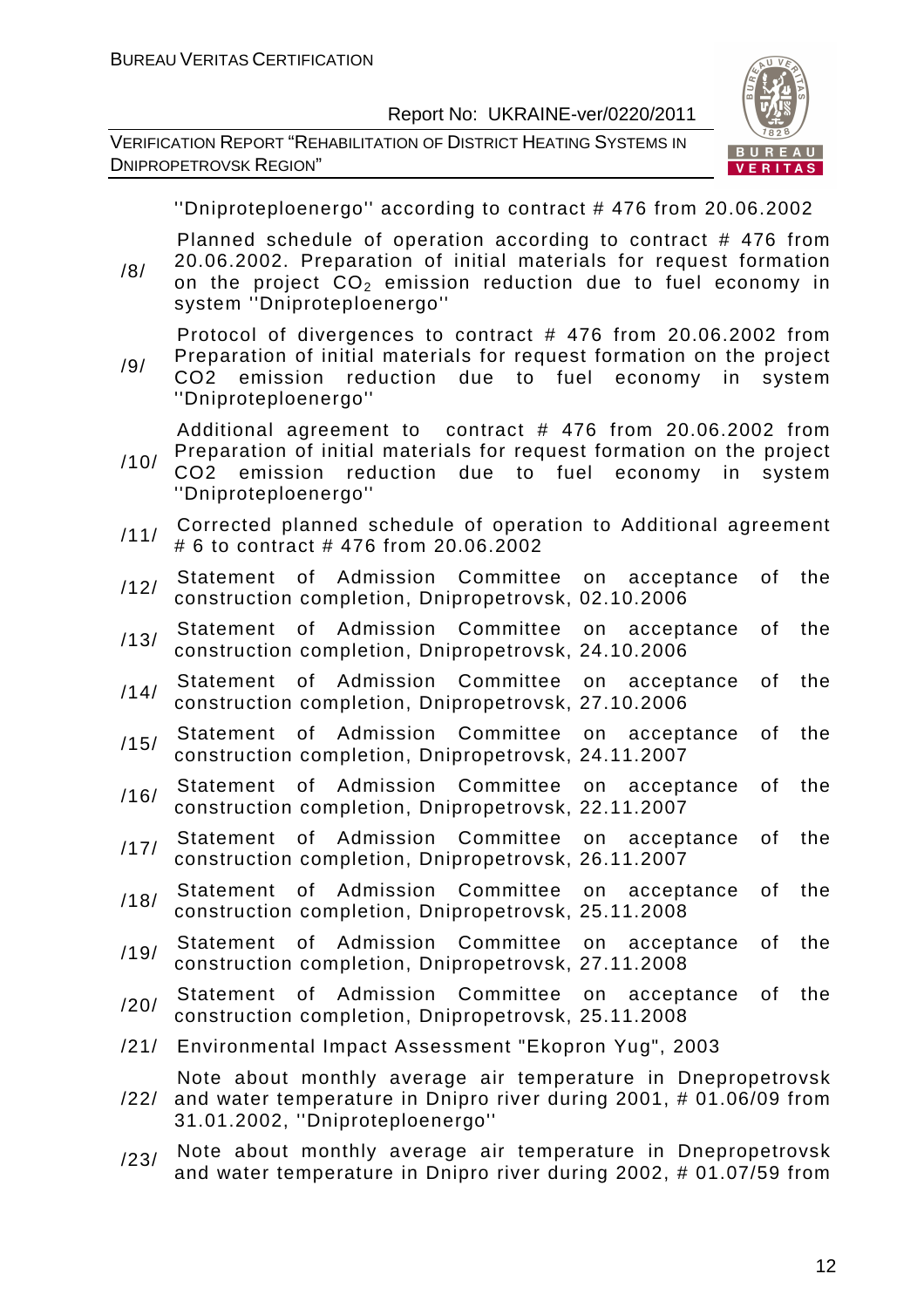VERIFICATION REPORT "REHABILITATION OF DISTRICT HEATING SYSTEMS IN DNIPROPETROVSK REGION"



31.01.2003, ''Dniproteploenergo''

- /24/ and water temperature in Dnipro river during 2003, # 02.27/62 from Note about monthly average air temperature in Dnepropetrovsk 01.02.2004, ''Dniproteploenergo''
- /25/ Consumed gas volume by ''Dniproteploenergo'' during 2002
- /26/ Heat load for boiler houses "Dniproteploenergo" during 2002
- /27/ Actual values for boiler houses "Dniproteploenergo" during 2002
- /28/ Information about length of boiler houses operation on heating and hot water supply during 2002
- /29/ Note about converting of bad heat supply
- /30/ Energy expense on "Dniproteploenergo" in 2002

#### **Persons interviewed:**

List persons interviewed during the determination or persons that contributed with other information that are not included in the documents listed above.

Donetskmiskteplomerezha

- /1/ Derevianko V.I. general director of RME "Dniproteploenergo"
- /2/ Mazurkevich T.P. chief power engineer
- /3/ Derevyanko N.I. plant-operating engineer
- /4/ Derkach L.V. engineer of production and technical department
- /5/ Novgorodova V.I. engineer of production and technical department
- /6/ Severin R.P. engineer of production and technical department
- /7/ Zajchuk S.V. deputy head of thermal energy accounting and sales department

Institute of Engineering Ecology

/8/ Korniychuk K. – JI consultant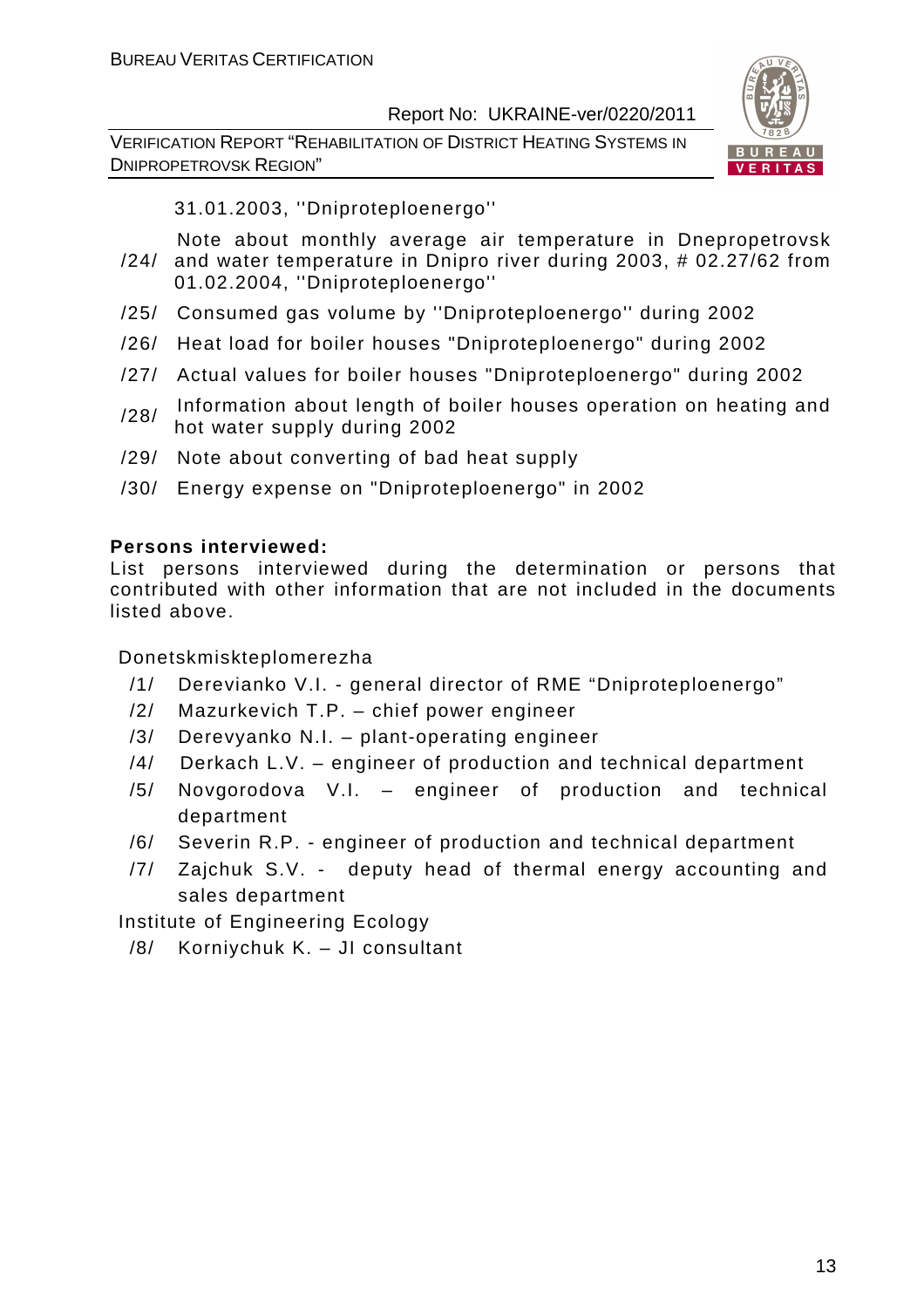VERIFICATION REPORT "REHABILITATION OF DISTRICT HEATING SYSTEMS IN DNIPROPETROVSK REGION"



#### **VERIFICATION PROTOCOL**

**Check list for verification, according to the JOINT IMPLEMENTATION DETERMINATION AND VERIFICATION MANUAL (Version 01)** 

| <b>DVM</b><br><b>Paragraph</b> | <b>Check Item</b>                            | <b>Initial finding</b>                                | <b>Draft</b><br><b>Conclusion</b> | <b>Final</b><br><b>Conclu</b><br>sion |
|--------------------------------|----------------------------------------------|-------------------------------------------------------|-----------------------------------|---------------------------------------|
|                                | <b>Project approvals by Parties involved</b> |                                                       |                                   |                                       |
| 90                             | Has the DFPs of at least one Party           | <b>CAR01</b>                                          | <b>CAR01</b>                      | OK                                    |
|                                | involved, other than the host Party,         | The information concerning project approval is        | <b>CL01</b>                       | OK                                    |
|                                | issued a written project approval when       | missing in the MR. Please, add the appropriate        |                                   |                                       |
|                                | submitting the first verification report to  | information to MR. Please, submit Letters of          |                                   |                                       |
|                                | the secretariat for publication in           | Approval to AIE.                                      |                                   |                                       |
|                                | accordance with paragraph 38 of the JI       | CL <sub>01</sub>                                      |                                   |                                       |
|                                | guidelines, at the latest?                   | A number of report # 0145/02 is indicated in the      |                                   |                                       |
|                                |                                              | MR (p1, p2). Please, clarify what the number          |                                   |                                       |
|                                |                                              | indicated stands for.                                 |                                   |                                       |
|                                |                                              | Please, provide ITL project ID in the MR.             |                                   |                                       |
| 91                             | Are all the written project approvals by     | Conclusion is pending a response to CAR01             | Pending                           | <b>OK</b>                             |
|                                | Parties involved unconditional?              | above.                                                |                                   |                                       |
|                                |                                              | <b>Project implementation</b>                         |                                   |                                       |
| 92                             | Has the project been implemented in          | According to the determined PDD the project           | <b>CAR02</b>                      | <b>OK</b>                             |
|                                | accordance with the PDD regarding            | envisages installation of 179 new highly efficient    |                                   |                                       |
|                                | which the determination has been             | boilers, replacement of 208 boilers' burners,         |                                   |                                       |
|                                | deemed final and is so listed on the         | installation of 61 heat utilizers, and reconstruction |                                   |                                       |
|                                | UNFCCC JI website?                           | of over 90 km of heat distributing networks.          |                                   |                                       |
|                                |                                              | Implementation of boiler houses rehabilitation and    |                                   |                                       |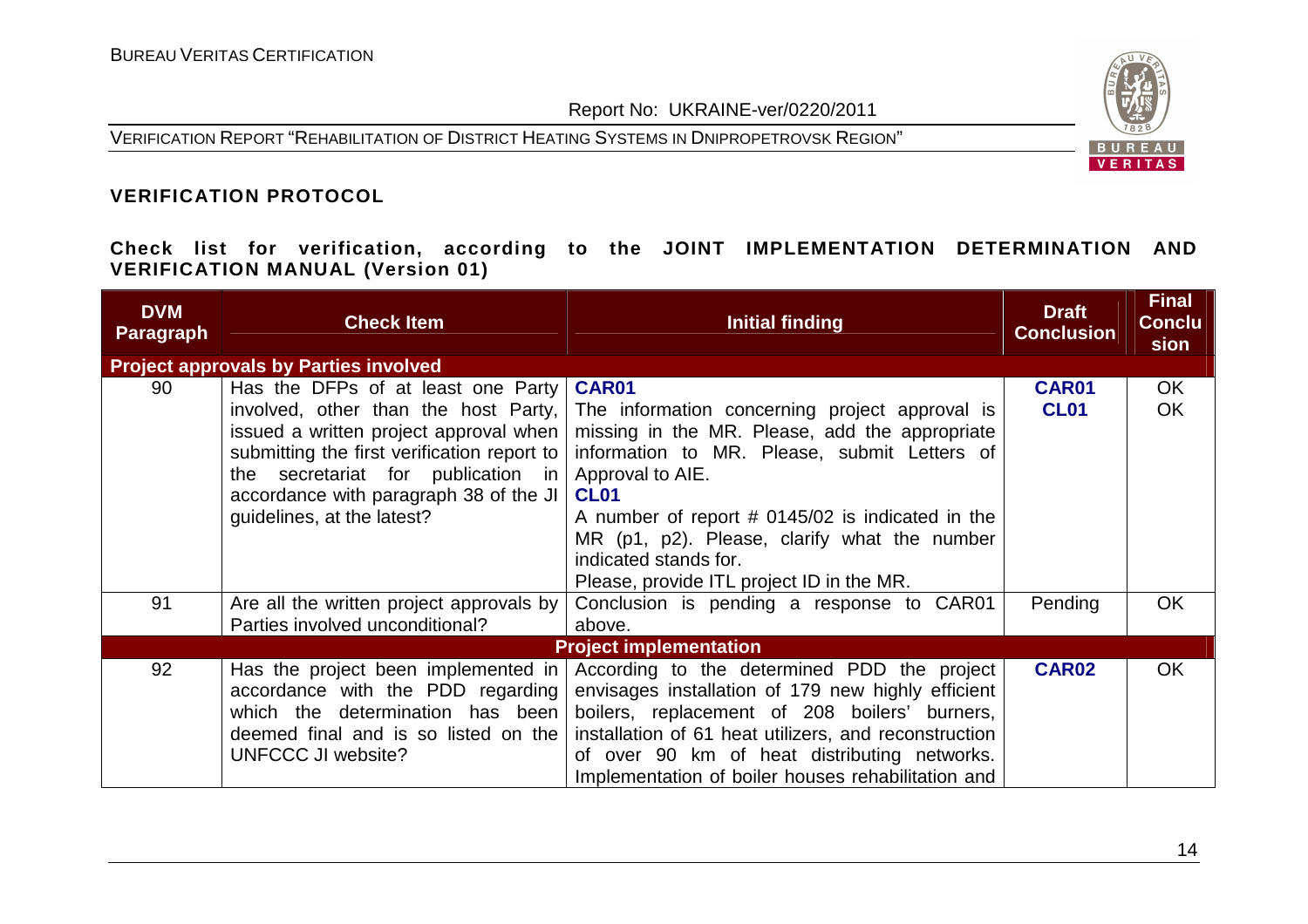

| <b>DVM</b><br><b>Paragraph</b> | <b>Check Item</b>                                                                                                                                                                                  | <b>Initial finding</b>                                                                                                                                                                                                                                                                                                                                                   | <b>Draft</b><br><b>Conclusion</b> | <b>Final</b><br><b>Conclu</b><br>sion |
|--------------------------------|----------------------------------------------------------------------------------------------------------------------------------------------------------------------------------------------------|--------------------------------------------------------------------------------------------------------------------------------------------------------------------------------------------------------------------------------------------------------------------------------------------------------------------------------------------------------------------------|-----------------------------------|---------------------------------------|
|                                |                                                                                                                                                                                                    | network rehabilitation during the monitoring period<br>was realized according to the project realization<br>plan provided in the PDD.<br><b>CAR02</b><br>The actual (stated in the MR) and estimated<br>(stated in the PDD) amount of ERUs differs<br>significantly. Please, add a comparison of the<br>values to the MR and provide justification of the<br>difference. |                                   |                                       |
| 93                             | What is the status of operation of the<br>project during the monitoring period?                                                                                                                    | Project equipment has been installed with minor<br>deviations from the schedule and<br>is<br>fully<br>operational. The detailed information concerning<br>the project operation and measures implemented<br>are stated in the Table 3. "Implemented energy<br>saving measures" of the MR and the Annex 2<br>(supporting Excel file).                                     | <b>OK</b>                         | <b>OK</b>                             |
|                                | <b>Compliance with monitoring plan</b>                                                                                                                                                             |                                                                                                                                                                                                                                                                                                                                                                          |                                   |                                       |
| 94                             | Did the monitoring occur in accordance<br>with the monitoring plan included in the<br>PDD regarding which the determination<br>has been deemed final and is so listed<br>on the UNFCCC JI website? | The algorithm of monitoring is in line with the<br>monitoring plan included in the determined PDD.<br>No deviations from the registered monitoring plan<br>were observed.                                                                                                                                                                                                | <b>OK</b>                         | OK                                    |
| 95(a)                          | For calculating the emission reductions<br>or enhancements of net removals, were<br>key factors, influencing the baseline                                                                          | Yes. The key factors, e.g. those listed in 23 (b) (i)-<br>(vii) of the DVM check list, influencing the baseline<br>emissions and the activity level of the project and                                                                                                                                                                                                   | OK                                | OK                                    |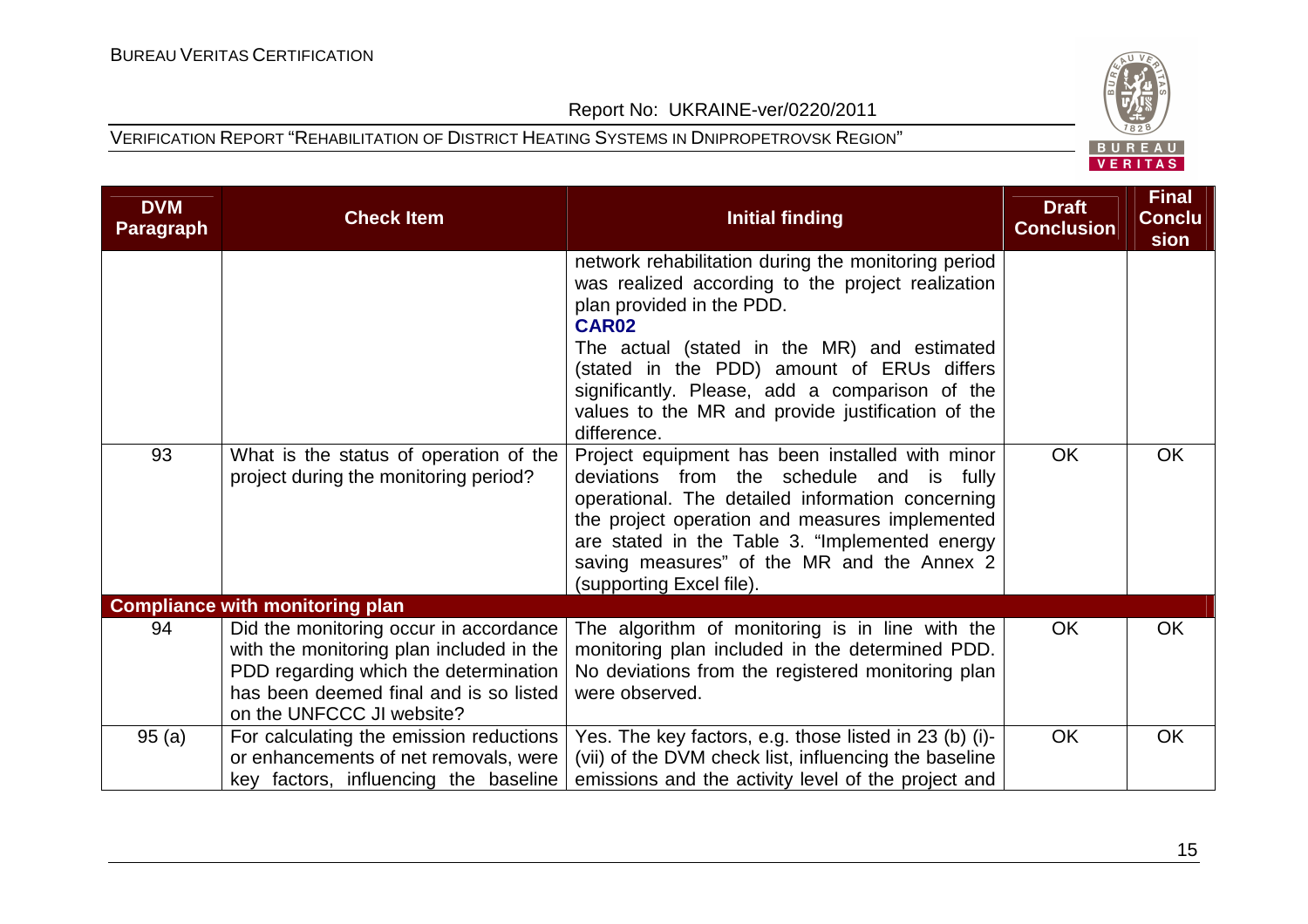

| <b>DVM</b><br><b>Paragraph</b> | <b>Check Item</b>                                                                                                                                                                          | <b>Initial finding</b>                                                                                                                                                                                                                                                                                                                                                                                                                                                                                                                                                                                                                                                                                                                                                                               | <b>Draft</b><br><b>Conclusion</b>                                   | <b>Final</b><br><b>Conclu</b><br>sion |
|--------------------------------|--------------------------------------------------------------------------------------------------------------------------------------------------------------------------------------------|------------------------------------------------------------------------------------------------------------------------------------------------------------------------------------------------------------------------------------------------------------------------------------------------------------------------------------------------------------------------------------------------------------------------------------------------------------------------------------------------------------------------------------------------------------------------------------------------------------------------------------------------------------------------------------------------------------------------------------------------------------------------------------------------------|---------------------------------------------------------------------|---------------------------------------|
|                                | emissions or net removals and the<br>activity level of the project and the<br>emissions or removals as well as risks<br>associated with the project taken into<br>account, as appropriate? | the emissions as well as risks associated with the<br>project were taken into account for calculating the<br>emission reductions.                                                                                                                                                                                                                                                                                                                                                                                                                                                                                                                                                                                                                                                                    |                                                                     |                                       |
| 95(b)                          | Are data sources used for calculating<br>emission reductions or enhancements<br>of net removals clearly identified,<br>reliable and transparent?                                           | CAR03<br>The Excel files do not contain project title and<br>monitoring period. Please, make corresponding<br>corrections.<br>CAR04<br>Please, indicate a recording frequency for the<br>parameter # 10 "Heat transfer factor of new<br>buildings and buildings with new<br>thermal<br>insulation" and an exact value of this parameter for<br>each monitoring year (Annex 1)<br>FAR01<br>The duration of the heating period in Ukraine<br>covers a part of one calendar year and a part of<br>the next year. However, the monitoring period for<br>the Project coincides with the calendar year.<br>Please, provide the starting and final dates of<br>heating period for each monitoring period for each<br>boiler-house and make corresponding corrections<br>in the calculations.<br><b>CL02</b> | <b>CAR03</b><br>CAR04<br><b>FAR01</b><br><b>CL02</b><br><b>CL03</b> | <b>OK</b><br>OK<br>OK<br>OK<br>OK     |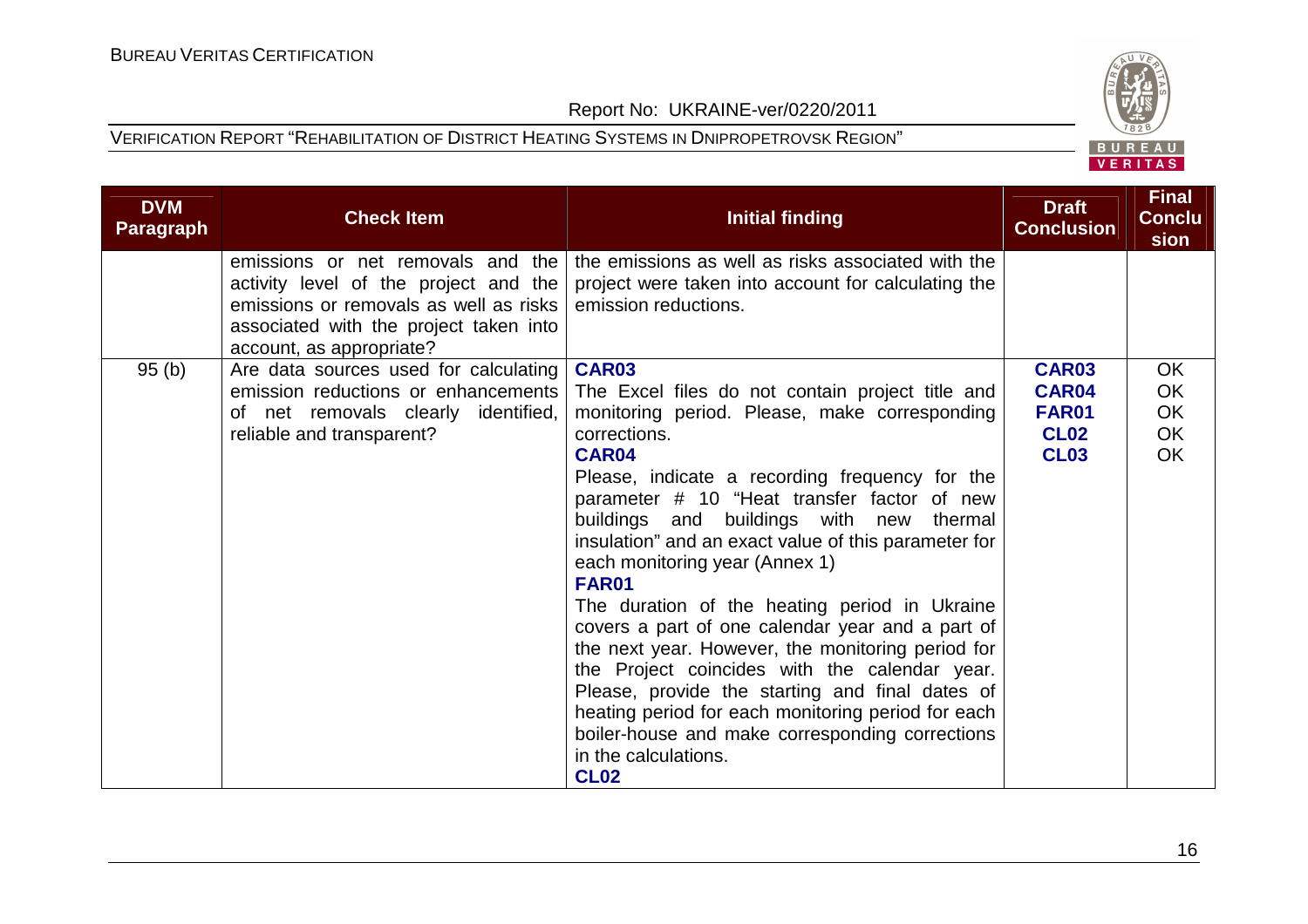

| <b>DVM</b><br><b>Paragraph</b> | <b>Check Item</b>                                                                                                                                                                                                                                                                                   | <b>Initial finding</b>                                                                                                                                                                                                                                                                                                                                                                                                                                                                                                                                   | <b>Draft</b><br><b>Conclusion</b> | <b>Final</b><br><b>Conclu</b><br>sion |
|--------------------------------|-----------------------------------------------------------------------------------------------------------------------------------------------------------------------------------------------------------------------------------------------------------------------------------------------------|----------------------------------------------------------------------------------------------------------------------------------------------------------------------------------------------------------------------------------------------------------------------------------------------------------------------------------------------------------------------------------------------------------------------------------------------------------------------------------------------------------------------------------------------------------|-----------------------------------|---------------------------------------|
|                                |                                                                                                                                                                                                                                                                                                     | The average outside temperature during the<br>heating period for the boiler-house Vyborgska str.,<br>28d differs from the other values of temperature<br>for the heating district #10; for the boiler-house<br>Artema str., $24$ – from the other values for NME<br>"Nikopolteploenergo" (Annex 2, supporting Excel<br>file) Please, justify this fact.<br><b>CL03</b><br>Some amounts of ERUs indicated in the section<br>D.3.4 of MR and the Annexes 2, 3 and 7<br>(supporting Excel file) have negative value.<br>Please, clarify the reason of this. |                                   |                                       |
| 95(c)                          | Are emission factors, including default<br>emission factors, if used for calculating<br>reductions<br>the<br>emission<br><b>or</b><br>enhancements<br>of net<br>removals,<br>carefully<br>balancing<br>selected<br>by<br>accuracy and reasonableness, and<br>appropriately justified of the choice? | Yes, emission factors selected by carefully<br>balancing accuracy and reasonableness, and<br>appropriately justified of the choice.                                                                                                                                                                                                                                                                                                                                                                                                                      | <b>OK</b>                         | <b>OK</b>                             |
| 95(d)                          | the<br>calculation<br>ls.<br>0f<br>emission                                                                                                                                                                                                                                                         | <b>CAR05</b>                                                                                                                                                                                                                                                                                                                                                                                                                                                                                                                                             | <b>CAR05</b>                      | OK                                    |
|                                | reductions or enhancements of net                                                                                                                                                                                                                                                                   | Please, provide clear reference for the parameter                                                                                                                                                                                                                                                                                                                                                                                                                                                                                                        | CAR06                             | OK                                    |
|                                | removals<br>based<br>conservative<br>on                                                                                                                                                                                                                                                             | "outside temperature" indicated in the Annex 1 of                                                                                                                                                                                                                                                                                                                                                                                                                                                                                                        | <b>CAR07</b>                      | OK                                    |
|                                | assumptions and the most plausible<br>scenarios in a transparent manner?                                                                                                                                                                                                                            | MR.<br><b>CAR06</b>                                                                                                                                                                                                                                                                                                                                                                                                                                                                                                                                      | <b>CAR08</b>                      | <b>OK</b>                             |
|                                |                                                                                                                                                                                                                                                                                                     | The values of the outside temperature - 23 and 24                                                                                                                                                                                                                                                                                                                                                                                                                                                                                                        |                                   |                                       |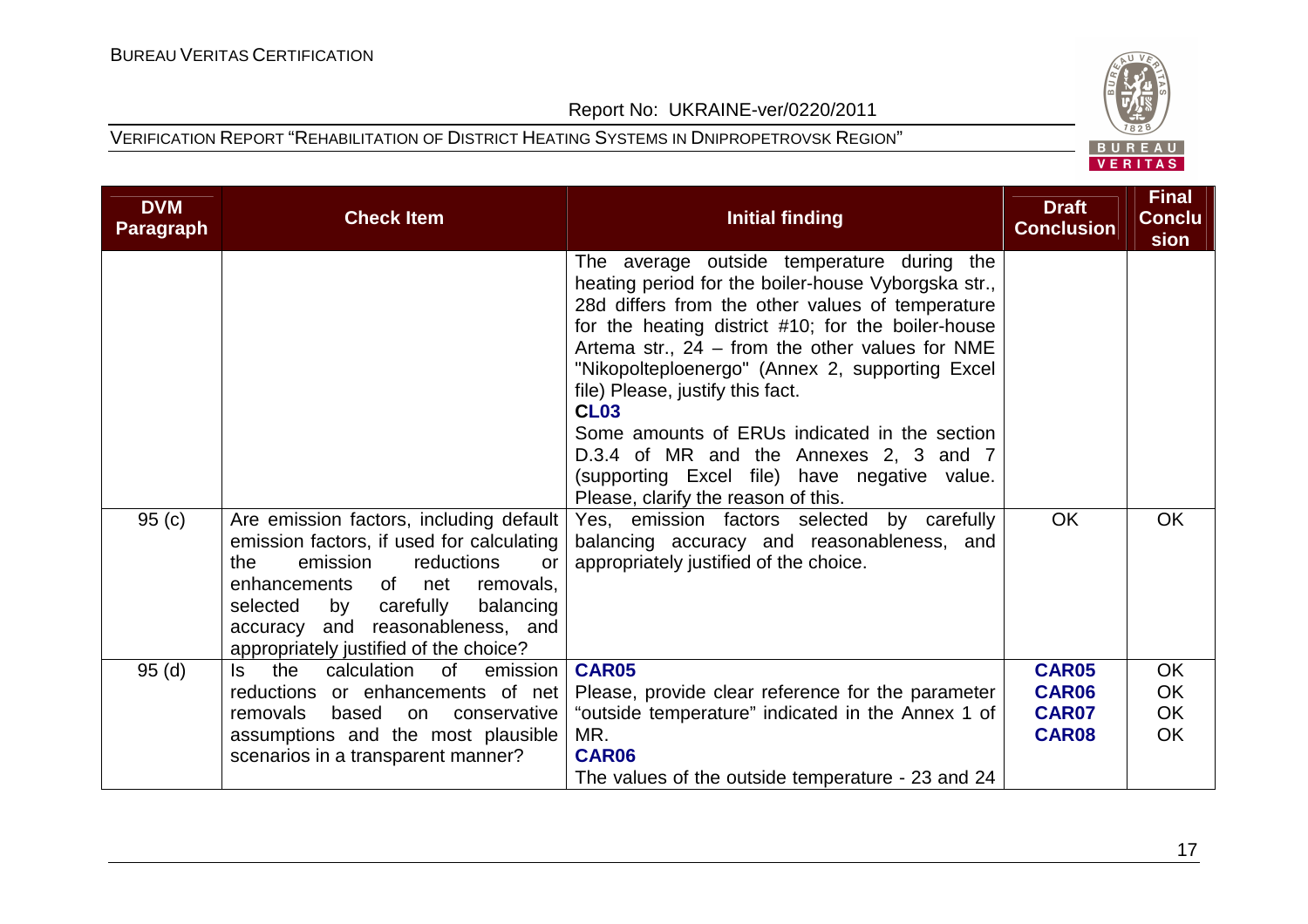

| <b>DVM</b><br><b>Paragraph</b> | <b>Check Item</b>                                                                                                         | Initial finding                                                                                                                                                                                                                                                                                                                                                                                                                                                                                                                                                                                                                                                                                                                                                                                                                                                                                                                  | <b>Draft</b><br><b>Conclusion</b> | <b>Final</b><br><b>Conclu</b><br>sion |
|--------------------------------|---------------------------------------------------------------------------------------------------------------------------|----------------------------------------------------------------------------------------------------------------------------------------------------------------------------------------------------------------------------------------------------------------------------------------------------------------------------------------------------------------------------------------------------------------------------------------------------------------------------------------------------------------------------------------------------------------------------------------------------------------------------------------------------------------------------------------------------------------------------------------------------------------------------------------------------------------------------------------------------------------------------------------------------------------------------------|-----------------------------------|---------------------------------------|
|                                |                                                                                                                           | - are used for recalculating factor for average load<br>calculation in the supporting Excel file. At the<br>same time, monitoring plan foresees yearly<br>monitoring of this parameter. Please, provide<br>factor calculations for each monitoring year.<br>CAR07<br>The recalculating factor for average load used for<br>"a" parameter calculation should be monitored<br>once a year according to the monitoring plan.<br>However, the recalculating factor for the base year<br>is used for ERUs calculation for each monitoring<br>period. Please, correct/clarify.<br><b>CAR08</b><br>The calculated parameter "Corrected annual gas<br>consumption according<br>to<br>accuracy<br>0f<br>measurement equipment" is used for carbon<br>emissions calculation. This contradicts the<br>monitoring approach in the determined PDD.<br>Please, make the calculation algorithm in the MR<br>consistent with the one in the PDD. |                                   |                                       |
|                                |                                                                                                                           | Applicable to JI SSC projects only                                                                                                                                                                                                                                                                                                                                                                                                                                                                                                                                                                                                                                                                                                                                                                                                                                                                                               |                                   |                                       |
| 96                             | Is the relevant threshold to be classified<br>as JI SSC project not exceeded during<br>the monitoring period on an annual | N/A                                                                                                                                                                                                                                                                                                                                                                                                                                                                                                                                                                                                                                                                                                                                                                                                                                                                                                                              | N/A                               | N/A                                   |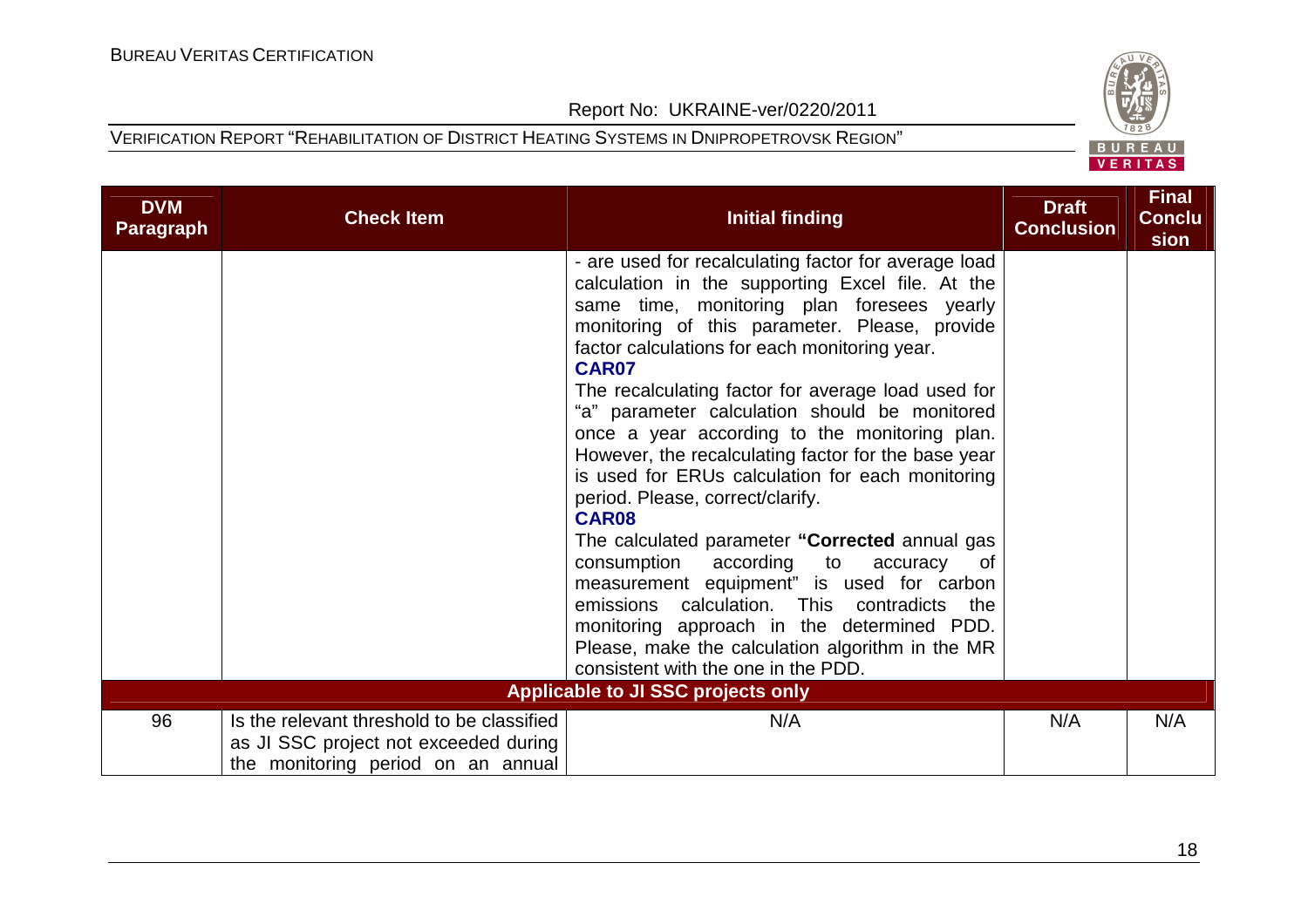

| <b>DVM</b><br><b>Paragraph</b> | <b>Check Item</b>                                                                                                                                                                                                                                                                                                                                | <b>Initial finding</b>                     | <b>Draft</b><br><b>Conclusion</b> | <b>Final</b><br><b>Conclu</b><br>sion |
|--------------------------------|--------------------------------------------------------------------------------------------------------------------------------------------------------------------------------------------------------------------------------------------------------------------------------------------------------------------------------------------------|--------------------------------------------|-----------------------------------|---------------------------------------|
|                                | average basis?<br>If the threshold is exceeded, is the<br>maximum emission reduction level<br>estimated in the PDD for the JI SSC<br>project or the bundle for the monitoring<br>period determined?                                                                                                                                              |                                            |                                   |                                       |
|                                |                                                                                                                                                                                                                                                                                                                                                  | Applicable to bundled JI SSC projects only |                                   |                                       |
| 97(a)                          | Has the composition of the bundle not<br>changed from that is stated in F-JI-<br><b>SSCBUNDLE?</b>                                                                                                                                                                                                                                               | N/A                                        | N/A                               | N/A                                   |
| 97(b)                          | If the determination was conducted on<br>the basis of an overall monitoring plan,<br>have the project participants submitted<br>a common monitoring report?                                                                                                                                                                                      | N/A                                        | N/A                               | N/A                                   |
| 98                             | If the monitoring is based on a<br>plan that provides for<br>monitoring<br>overlapping monitoring periods, are the<br>monitoring periods per component of<br>the project clearly specified in the<br>monitoring report?<br>Do the monitoring periods not overlap<br>with those for which verifications were<br>already deemed final in the past? | N/A                                        | N/A                               | N/A                                   |
|                                |                                                                                                                                                                                                                                                                                                                                                  | <b>Revision of monitoring plan</b>         |                                   |                                       |
|                                | Applicable only if monitoring plan is revised by project participant                                                                                                                                                                                                                                                                             |                                            |                                   |                                       |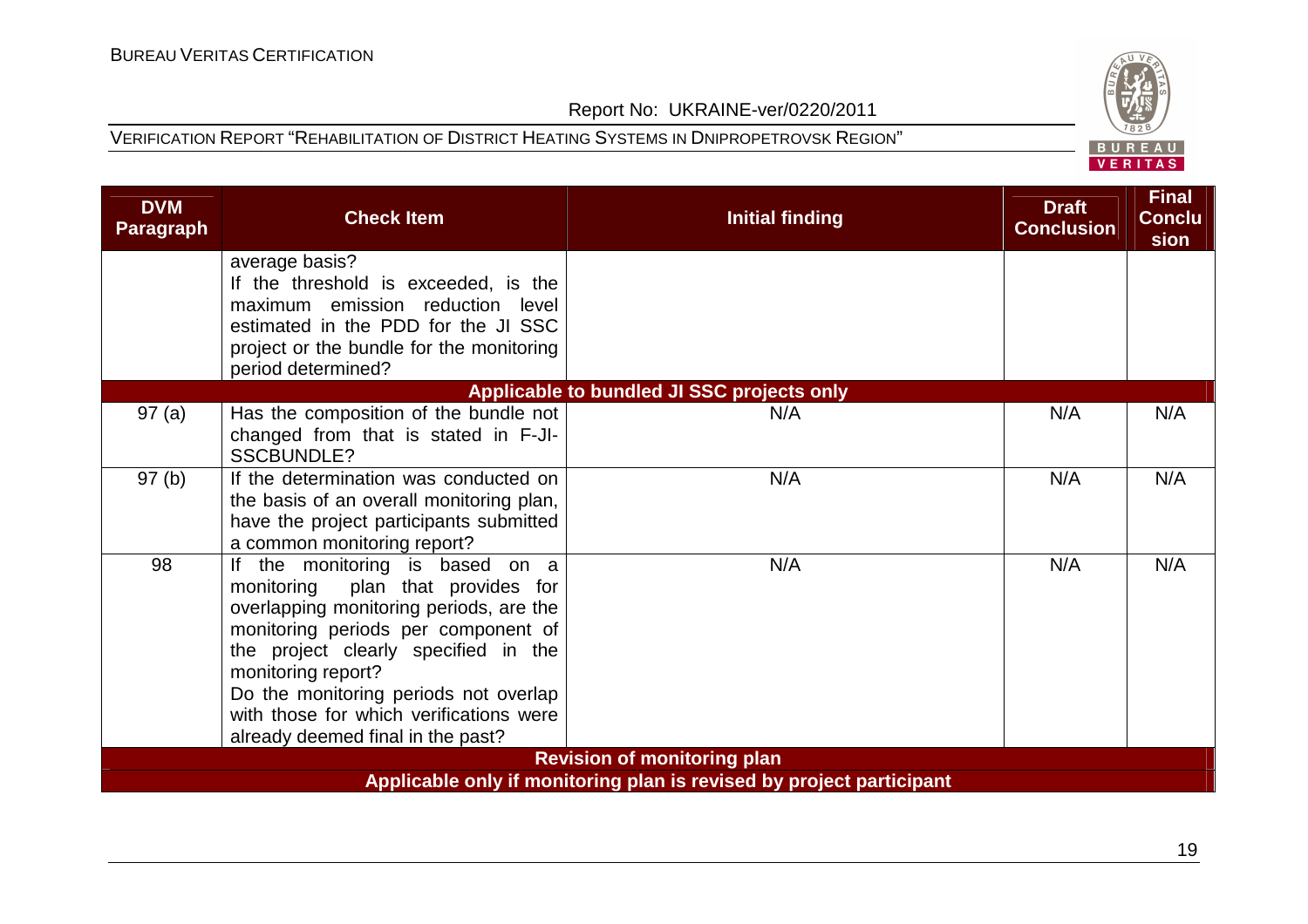# BUREAU<br>VERITAS

#### Report No: UKRAINE-ver/0220/2011

| <b>DVM</b><br>Paragraph | <b>Check Item</b>                                                                                                                                                                                                                                                                         | <b>Initial finding</b>                                                                                                                                                                                                                                                                                      | <b>Draft</b><br><b>Conclusion</b> | <b>Final</b><br><b>Conclu</b><br>sion |
|-------------------------|-------------------------------------------------------------------------------------------------------------------------------------------------------------------------------------------------------------------------------------------------------------------------------------------|-------------------------------------------------------------------------------------------------------------------------------------------------------------------------------------------------------------------------------------------------------------------------------------------------------------|-----------------------------------|---------------------------------------|
| 99(a)                   | Did the project participants provide an<br>appropriate<br>justification<br>for<br>the<br>proposed revision?                                                                                                                                                                               | N/A                                                                                                                                                                                                                                                                                                         | N/A                               | N/A                                   |
| 99(b)                   | Does the proposed revision improve<br>the accuracy and/or applicability of<br>information collected compared to the<br>original<br>monitoring plan<br>without<br>changing conformity with the relevant<br>regulations<br>for<br>rules<br>and<br>the<br>establishment of monitoring plans? | N/A                                                                                                                                                                                                                                                                                                         | N/A                               | N/A                                   |
|                         |                                                                                                                                                                                                                                                                                           | Data management                                                                                                                                                                                                                                                                                             |                                   |                                       |
| 101(a)                  | Is the implementation of data collection<br>procedures in accordance with the<br>monitoring plan, including the quality<br>control<br>and<br>quality<br>assurance<br>procedures?                                                                                                          | The implementation of data collection procedures<br>are in accordance with the monitoring plan<br>included in the determined PDD. The verification<br>confirms<br>effectiveness<br>of<br>existing<br>team<br>management and operational systems and found<br>them eligible for reliable project monitoring. | <b>OK</b>                         | OK.                                   |
| 101(b)                  | function of the<br>monitoring<br>Is the<br>calibration<br>equipment, including<br>its<br>status, is in order?                                                                                                                                                                             | <b>CAR09</b><br>In the section B.1. the names of the measuring<br>equipment manufacturers must be indicated, but<br>not the city/country as it is stated in the MR<br>version 01. Please, make appropriate corrections.                                                                                     | <b>CAR09</b>                      | OK                                    |
| 101 (c)                 | Are the evidence and records used for<br>monitoring<br>maintained<br>the<br>in<br>- a<br>traceable manner?                                                                                                                                                                                | <b>CAR10</b><br>The FAR01 was issued during the determination<br>process: "Please, provide documented instruction                                                                                                                                                                                           | <b>CAR10</b>                      | OK.                                   |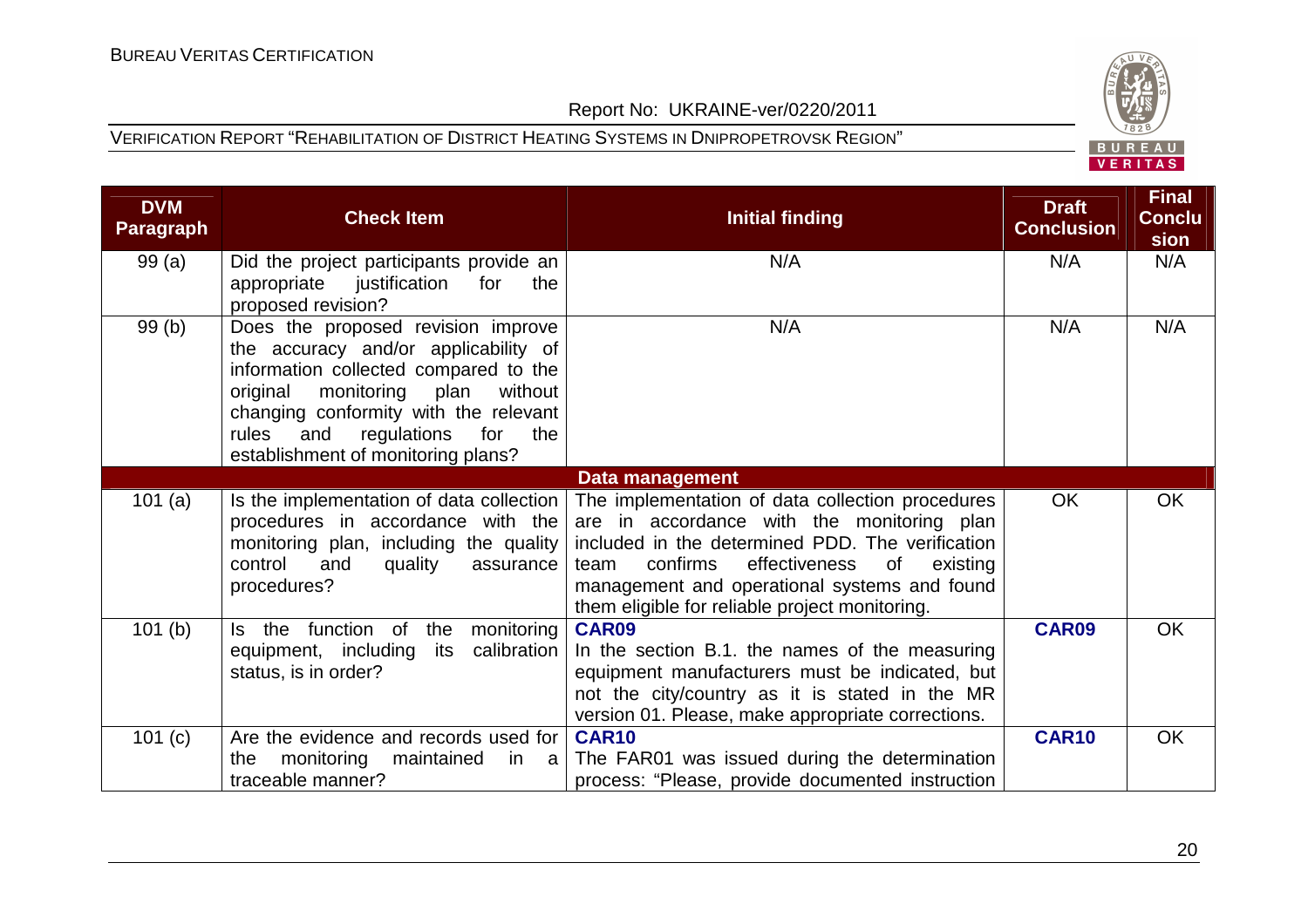

| <b>DVM</b><br><b>Paragraph</b> | <b>Check Item</b>                                                                                          | <b>Initial finding</b>                                                                                                                                                                                                                                                                                                                                                                                                                                                                                                                                                                                                                                                                                                                                                                                                                                                                                                          | <b>Draft</b><br><b>Conclusion</b> | <b>Final</b><br><b>Conclu</b><br>sion |
|--------------------------------|------------------------------------------------------------------------------------------------------------|---------------------------------------------------------------------------------------------------------------------------------------------------------------------------------------------------------------------------------------------------------------------------------------------------------------------------------------------------------------------------------------------------------------------------------------------------------------------------------------------------------------------------------------------------------------------------------------------------------------------------------------------------------------------------------------------------------------------------------------------------------------------------------------------------------------------------------------------------------------------------------------------------------------------------------|-----------------------------------|---------------------------------------|
|                                |                                                                                                            | which indicates that the data monitored and<br>required for verification are to be kept for two<br>years after the crediting period as per JI<br>determination and verification manual, v.01".<br>Please, clarify in the MR how the FAR01 has been<br>addressed and provide the documented evidence.                                                                                                                                                                                                                                                                                                                                                                                                                                                                                                                                                                                                                            |                                   |                                       |
| $101$ (d)                      | Is the data collection and management<br>system for the project in accordance<br>with the monitoring plan? | In accordance with the registered monitoring plan<br>the main monitored parameter - natural gas<br>consumption at boiler houses - is carried out by<br>the following scheme:<br>- A boiler-house operator registers the instrument<br>readings in the paper journals "Journal of<br>registration<br>boiler-house's<br>of<br>operation<br>parameters" every day (in boiler-houses equipped<br>with gas volume correctors).<br>- A boiler house operator reads the values of<br>temperature and pressure of natural gas every 2<br>hours (in boiler-houses equipped with gas volume<br>correctors). These parameters are used to bring<br>gas consumption to normal conditions.<br>- An operator transfers the values of gas<br>consumption obtained to the production-technical<br>department daily, where they are stored.<br>- Paper reports about the gas consumption are<br>transferred to the gas supplying company monthly | OK                                | <b>OK</b>                             |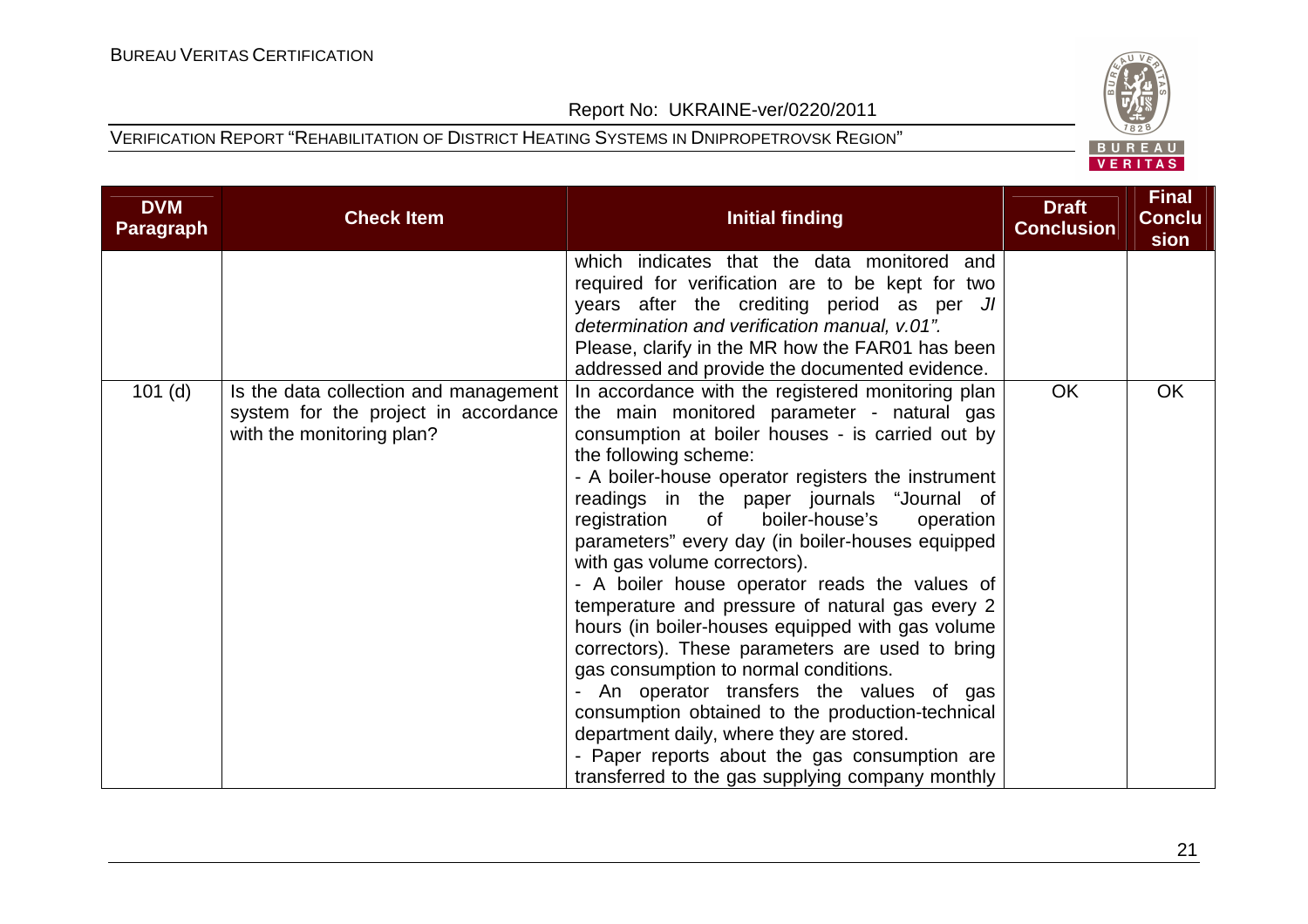

| <b>DVM</b><br>Paragraph | <b>Check Item</b>                                                                                                                                        | <b>Initial finding</b>                                                                          | <b>Draft</b><br><b>Conclusion</b> | <b>Final</b><br><b>Conclu</b><br>sion |
|-------------------------|----------------------------------------------------------------------------------------------------------------------------------------------------------|-------------------------------------------------------------------------------------------------|-----------------------------------|---------------------------------------|
|                         |                                                                                                                                                          | and checked.<br>The data flow for the data monitored is indicated in<br>the Figure 5 of the MR. |                                   |                                       |
|                         |                                                                                                                                                          | Verification regarding programs of activities (additional elements for assessment)              |                                   |                                       |
| 102                     | Is any JPA that has not been added to<br>the JI PoA not verified?                                                                                        | N/A                                                                                             | N/A                               | N/A                                   |
| 103                     | the verification based on<br>the<br>ls.<br>monitoring reports of all JPAs to be<br>verified?                                                             | N/A                                                                                             | N/A                               | N/A                                   |
| 103                     | Does the verification ensure<br>the<br>accuracy and conservativeness of the<br>emission reductions or enhancements<br>of removals generated by each JPA? | N/A                                                                                             | N/A                               | N/A                                   |
| 104                     | Does the monitoring period not overlap<br>with previous monitoring periods?                                                                              | N/A                                                                                             | N/A                               | N/A                                   |
| 105                     | If the AIE learns of an erroneously<br>included JPA, has the AIE informed the<br>JISC of its findings in writing?                                        | N/A                                                                                             | N/A                               | N/A                                   |
|                         |                                                                                                                                                          | Applicable to sample-based approach only                                                        |                                   |                                       |
| 106                     | Does the sampling plan prepared by<br>the AIE:<br>(a) Describe its sample selection,<br>taking into<br>account that:                                     | N/A                                                                                             | N/A                               | N/A                                   |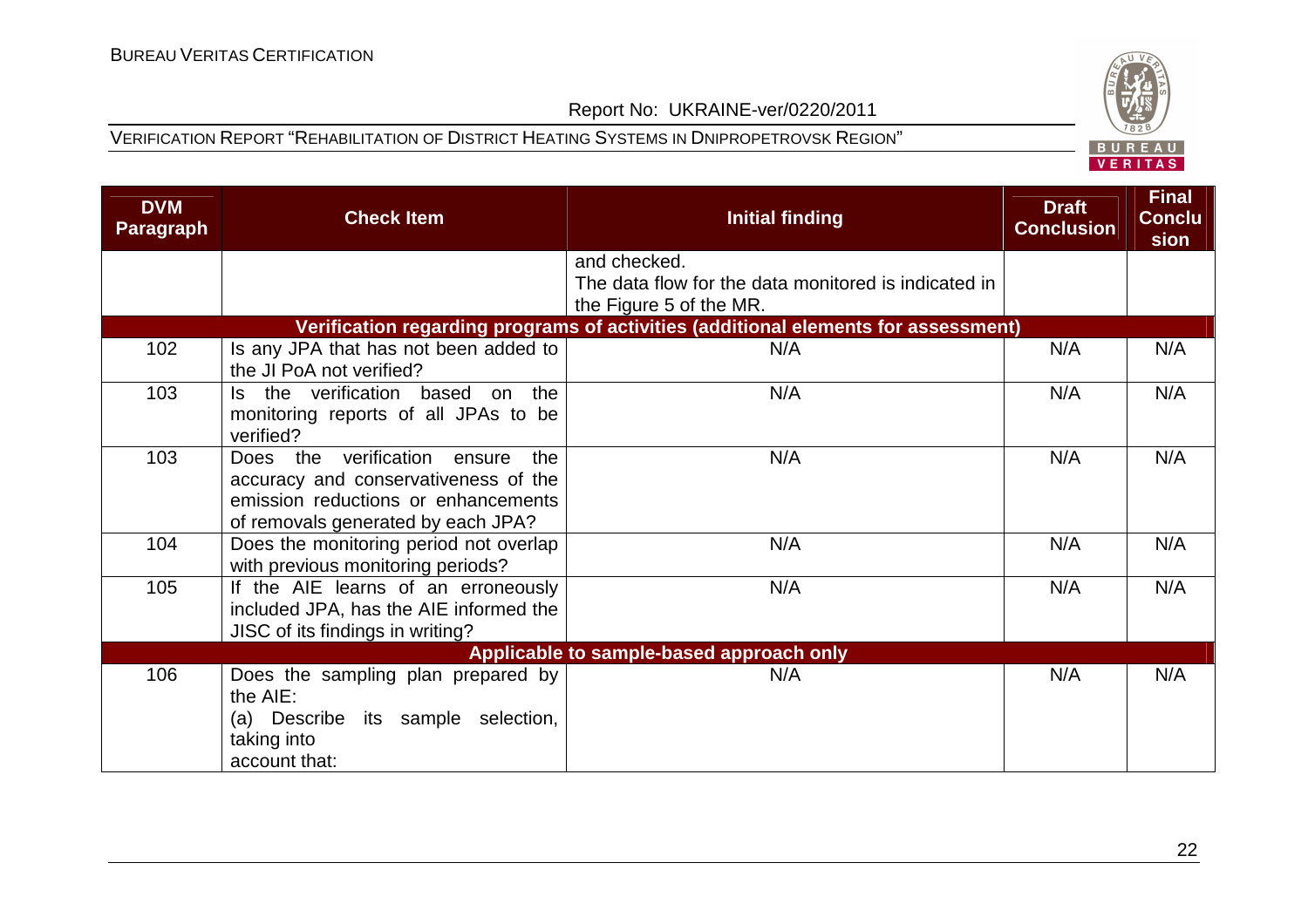

| <b>DVM</b><br><b>Paragraph</b> | <b>Check Item</b>                                                          | <b>Initial finding</b> | <b>Draft</b><br><b>Conclusion</b> | <b>Final</b><br><b>Conclu</b><br>sion |
|--------------------------------|----------------------------------------------------------------------------|------------------------|-----------------------------------|---------------------------------------|
|                                | (i) For each verification that uses a                                      |                        |                                   |                                       |
|                                | sample-based approach, the sample                                          |                        |                                   |                                       |
|                                | selection shall be sufficiently                                            |                        |                                   |                                       |
|                                | representative of the JPAs in the JI<br>PoA such extrapolation to all JPAs |                        |                                   |                                       |
|                                | identified for that verification is                                        |                        |                                   |                                       |
|                                | reasonable, taking<br>into account                                         |                        |                                   |                                       |
|                                | differences among the characteristics                                      |                        |                                   |                                       |
|                                | of JPAs, such as:                                                          |                        |                                   |                                       |
|                                | - The types of JPAs;                                                       |                        |                                   |                                       |
|                                | - The complexity of the applicable                                         |                        |                                   |                                       |
|                                | technologies and/or measures used;                                         |                        |                                   |                                       |
|                                | - The geographical location of each                                        |                        |                                   |                                       |
|                                | JPA;                                                                       |                        |                                   |                                       |
|                                | - The amounts of expected emission                                         |                        |                                   |                                       |
|                                | reductions of the JPAs being                                               |                        |                                   |                                       |
|                                | verified:                                                                  |                        |                                   |                                       |
|                                | - The number of JPAs for which                                             |                        |                                   |                                       |
|                                | emission<br>reductions are<br>being                                        |                        |                                   |                                       |
|                                | verified;                                                                  |                        |                                   |                                       |
|                                | - The length of monitoring periods of<br>the JPAs being verified; and      |                        |                                   |                                       |
|                                | - The samples selected for prior                                           |                        |                                   |                                       |
|                                | verifications, if any?                                                     |                        |                                   |                                       |
| 107                            | the sampling<br>for<br>plan ready<br>ls.                                   | N/A                    | N/A                               | N/A                                   |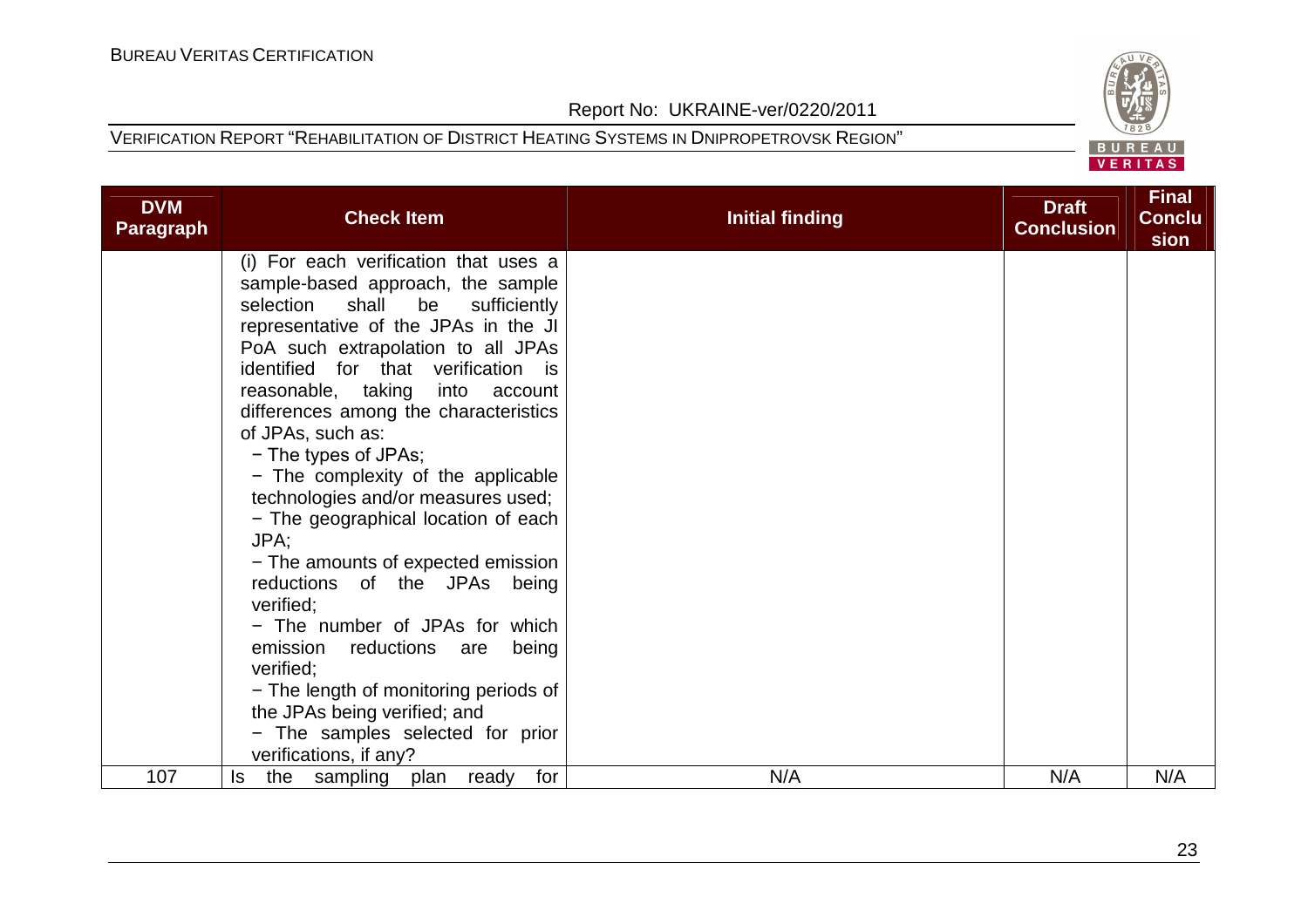writing?

**DVM** 

## VERITAS

#### Report No: UKRAINE-ver/0220/2011

#### VERIFICATION REPORT "REHABILITATION OF DISTRICT HEATING SYSTEMS IN DNIPROPETROVSK REGION"

 included JPA, a fraudulently monitored JPA or an inflated number of emission reductions claimed in a JI PoA, has the AIE informed the JISC of the fraud in

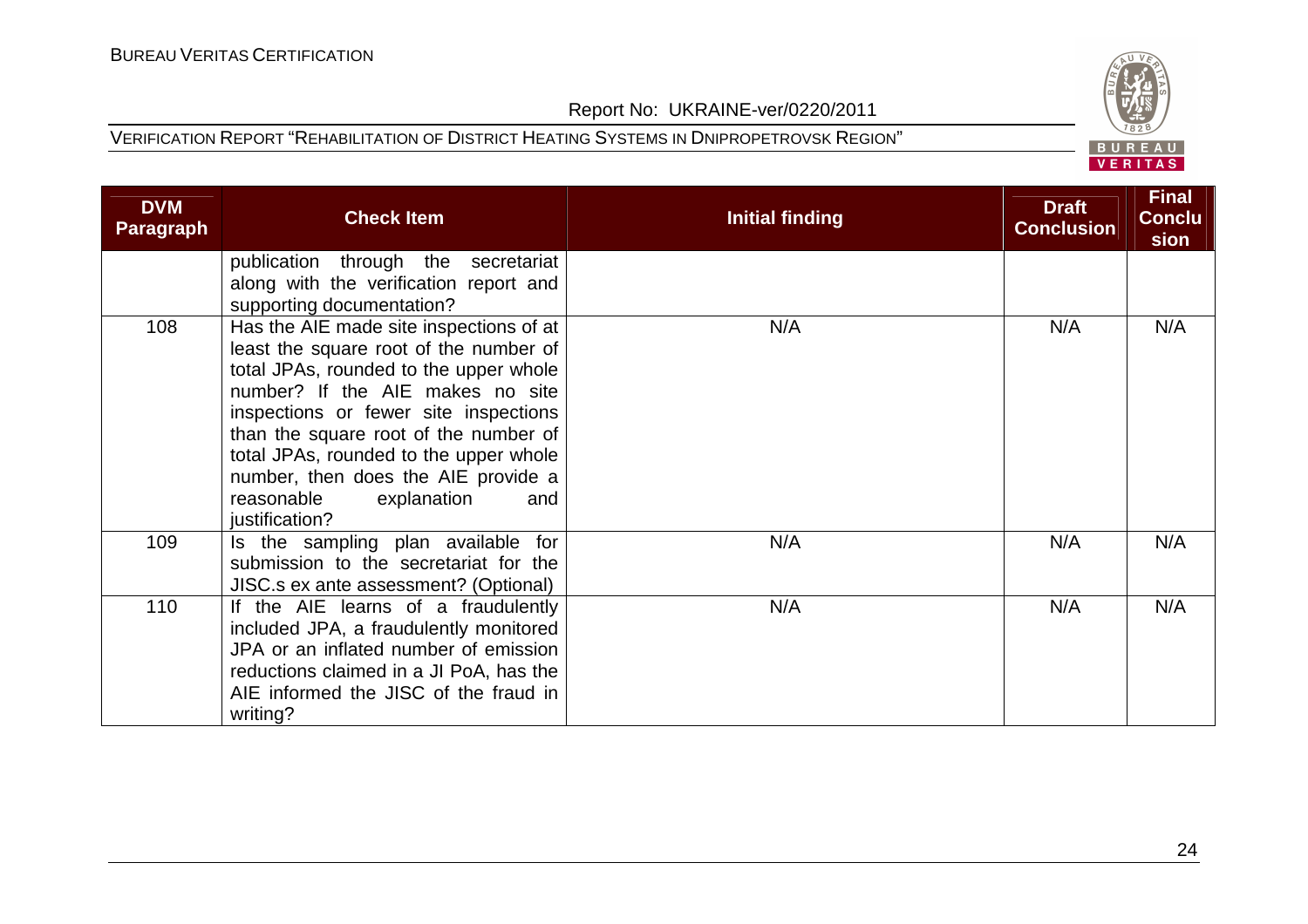#### VERIFICATION REPORT "REHABILITATION OF DISTRICT HEATING SYSTEMS IN DNIPROPETROVSK REGION"



#### **Table 2 Resolution of Corrective Action and Clarification Requests**

| Draft report clarifications and corrective<br>action requests by validation team                                                                                              | Ref. to<br>checklist<br>question<br>in table 1 | Summary of project participant response                                                                                                                                                                                                                                                                                                                                   | <b>Verification</b><br>team<br>conclusion                                                                          |
|-------------------------------------------------------------------------------------------------------------------------------------------------------------------------------|------------------------------------------------|---------------------------------------------------------------------------------------------------------------------------------------------------------------------------------------------------------------------------------------------------------------------------------------------------------------------------------------------------------------------------|--------------------------------------------------------------------------------------------------------------------|
| CAR01<br>The information concerning project approval<br>is missing in the MR. Please, add the<br>appropriate information to MR. Please,<br>submit Letters of Approval to AIE. | Item 90                                        | The Letters of Approval for this project are issued by<br>Ukraine (Host party) and Switzerland:<br>Letter of Approval from Ukraine: No. 569/23/7 dated<br>16.03.2011;<br>Letter of Approval from Switzerland: No. J294-0485<br>dated 24.01.2011.<br>This information is added to MR #02 version 02.<br>The copies of these Letters of Approval will be<br>provided to AIE | The issue is<br>closed based<br>on appropriate<br>information,<br>corrections<br>and<br>documentation<br>provided. |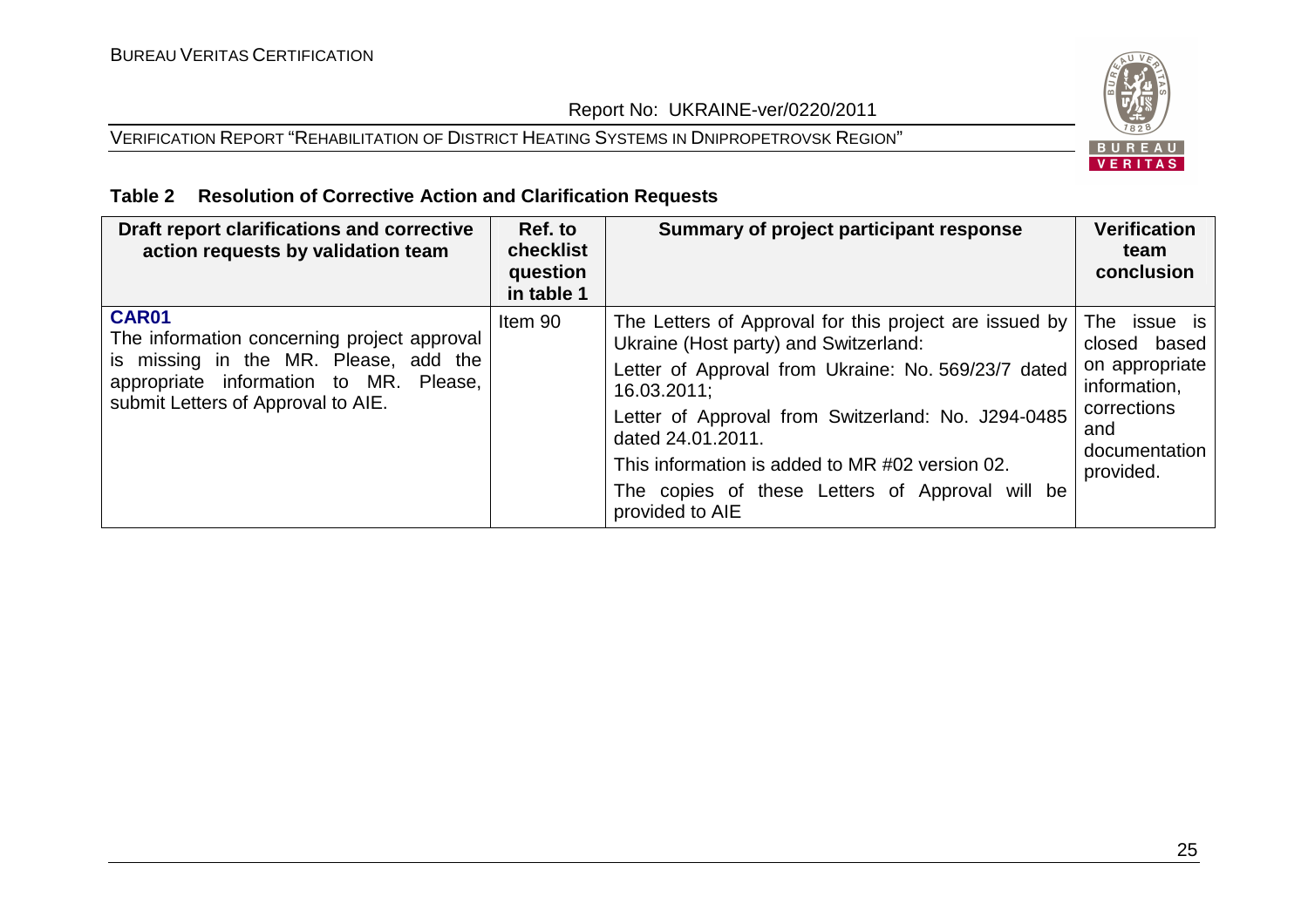Report No: UKRAINE-ver/0220/2011



| CAR02<br>The actual (stated in the MR) and estimated<br>(stated in the PDD) amount of ERUs differs<br>significantly. Please, add a comparison of<br>the values to the MR and provide justification<br>of the difference. | Item 92 | As it is described in PDD, the method for prognostic<br>calculations used in PDD and the approach for<br>calculation of actual emission reduction in monitoring<br>plan are principally different.<br>Estimated (stated in the PDD, section D.1.4) amount<br>of emission reductions is based on the prognostic<br>calculations with taking into account the prognostic<br>efficiency of boilers, prognostic estimation of efficiency<br>of some energy saving measures from ones described<br>in PDD that are calculable (not all of them), and<br>without account of any future conditions (which is<br>impossible in principle). | The<br>project<br>participants'<br>response was<br>reviewed and<br>found to<br>be<br>sufficient. The<br>issue<br><b>is</b><br>closed. |
|--------------------------------------------------------------------------------------------------------------------------------------------------------------------------------------------------------------------------|---------|------------------------------------------------------------------------------------------------------------------------------------------------------------------------------------------------------------------------------------------------------------------------------------------------------------------------------------------------------------------------------------------------------------------------------------------------------------------------------------------------------------------------------------------------------------------------------------------------------------------------------------|---------------------------------------------------------------------------------------------------------------------------------------|
|                                                                                                                                                                                                                          |         | The minimum assured result of implementation of the<br>energy saving measures was adopted in PDD, and in<br>cases when it was impossible to express this result in<br>figures – was not taken into account though had to be<br>for sure positive.                                                                                                                                                                                                                                                                                                                                                                                  |                                                                                                                                       |
|                                                                                                                                                                                                                          |         | In contrast to PDD, calculations in a MR are based on<br>actual achieved results of the project implementation<br>with taking into account the actual (both internal and<br>external) conditions for district heating in a reported<br>year (see PDD sections B1, D.1.1 and/or MR section<br>A.5.1). This approach eliminates any possibility of<br>reduction of fuel consumption and correspondingly<br>GHG emission due to incomplete delivery of heat to<br>consumers, is the most appropriate, precise,<br>corresponding to the conservative approach, and the                                                                 |                                                                                                                                       |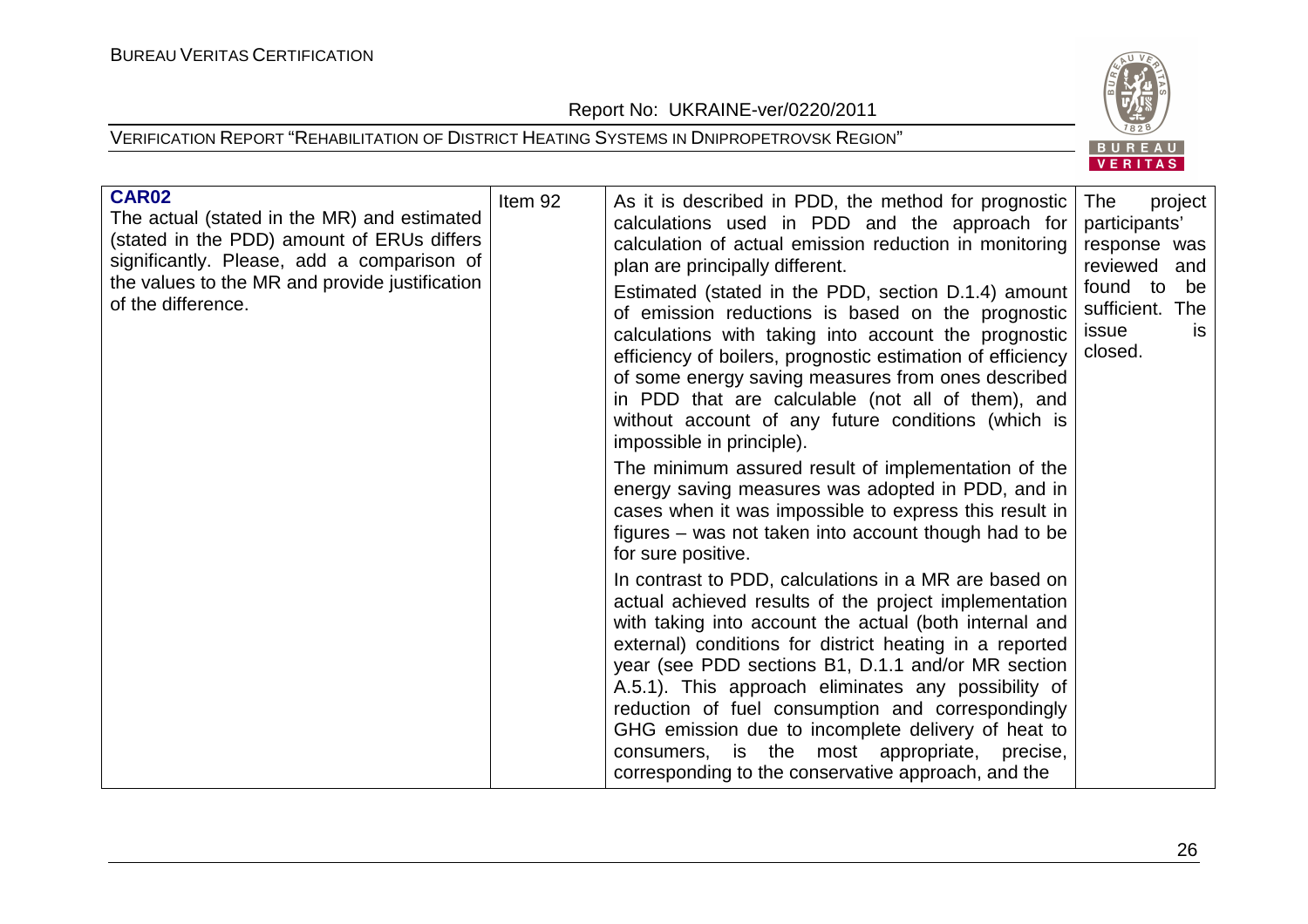

|                                                                                                                                      |              | most closely reflects the aims, goals and spirit of Kyoto<br>Protocol.<br>Moreover, the measures that enable to achieve the<br>largest effect are implemented with first-priority, and<br>implementation of the scheduled measures at the<br>majority of objects is accompanied with additional/<br>associated minor measures that are not predicatively<br>calculable.<br>Thus the results of these two approaches should be<br>different by definition.<br>All calculations in a MR are namely justification of the<br>reality of actually achieved emission reductions in<br>course of implementation energy saving measures in<br>accordance with the PDD. |                                                                    |
|--------------------------------------------------------------------------------------------------------------------------------------|--------------|----------------------------------------------------------------------------------------------------------------------------------------------------------------------------------------------------------------------------------------------------------------------------------------------------------------------------------------------------------------------------------------------------------------------------------------------------------------------------------------------------------------------------------------------------------------------------------------------------------------------------------------------------------------|--------------------------------------------------------------------|
| <b>CAR03</b><br>The Excel files do not contain project title<br>monitoring period. Please, make<br>and<br>corresponding corrections. | Item $95(b)$ | This is corrected in MR #02 version 02.                                                                                                                                                                                                                                                                                                                                                                                                                                                                                                                                                                                                                        | CAR is closed<br>based on due<br>corrections<br>made in the<br>MR. |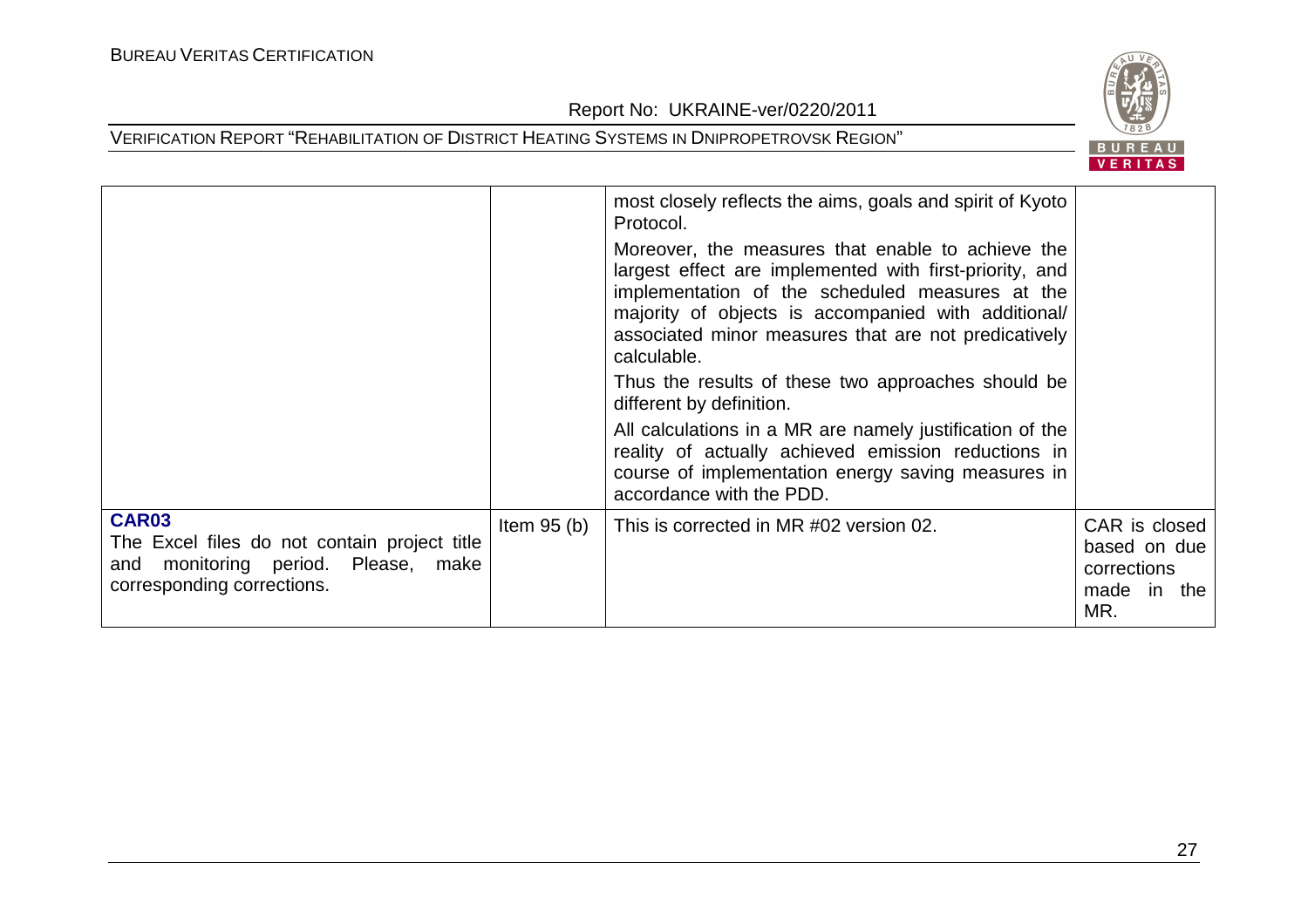

| <b>CAR04</b><br>Please, indicate a recording frequency for<br>the parameter # 10 "Heat transfer factor of<br>new buildings and buildings with new<br>thermal insulation" and an exact value of this<br>parameter for each monitoring year (Annex | Item $95(b)$  | Parameter # 10 "Heat transfer factor of new buildings   CAR is closed<br>and buildings with new thermal insulation" is taken as<br>the maximum value specified in the State Buildings required<br>Norms B.2.6-31:2006 and is general for all country,<br>namely this valid value (0.36 W/m2*K) is indicated in<br>MR.<br>Thus it is to be checked/recorded once per year and is<br>subject to change upon ratification of any other value<br>in normative documents.<br>This information is added to MR #02 version 02 | on the basis of<br>information<br>provided and<br>corrections<br>made in the<br>MR. |
|--------------------------------------------------------------------------------------------------------------------------------------------------------------------------------------------------------------------------------------------------|---------------|------------------------------------------------------------------------------------------------------------------------------------------------------------------------------------------------------------------------------------------------------------------------------------------------------------------------------------------------------------------------------------------------------------------------------------------------------------------------------------------------------------------------|-------------------------------------------------------------------------------------|
| <b>CAR05</b><br>Please, provide clear reference for the<br>parameter "outside temperature" indicated in<br>the Annex 1 of MR                                                                                                                     | Item $95$ (d) | This is provided in MR #02 version 02                                                                                                                                                                                                                                                                                                                                                                                                                                                                                  | CAR is closed<br>based on due<br>corrections<br>made in the<br>MR.                  |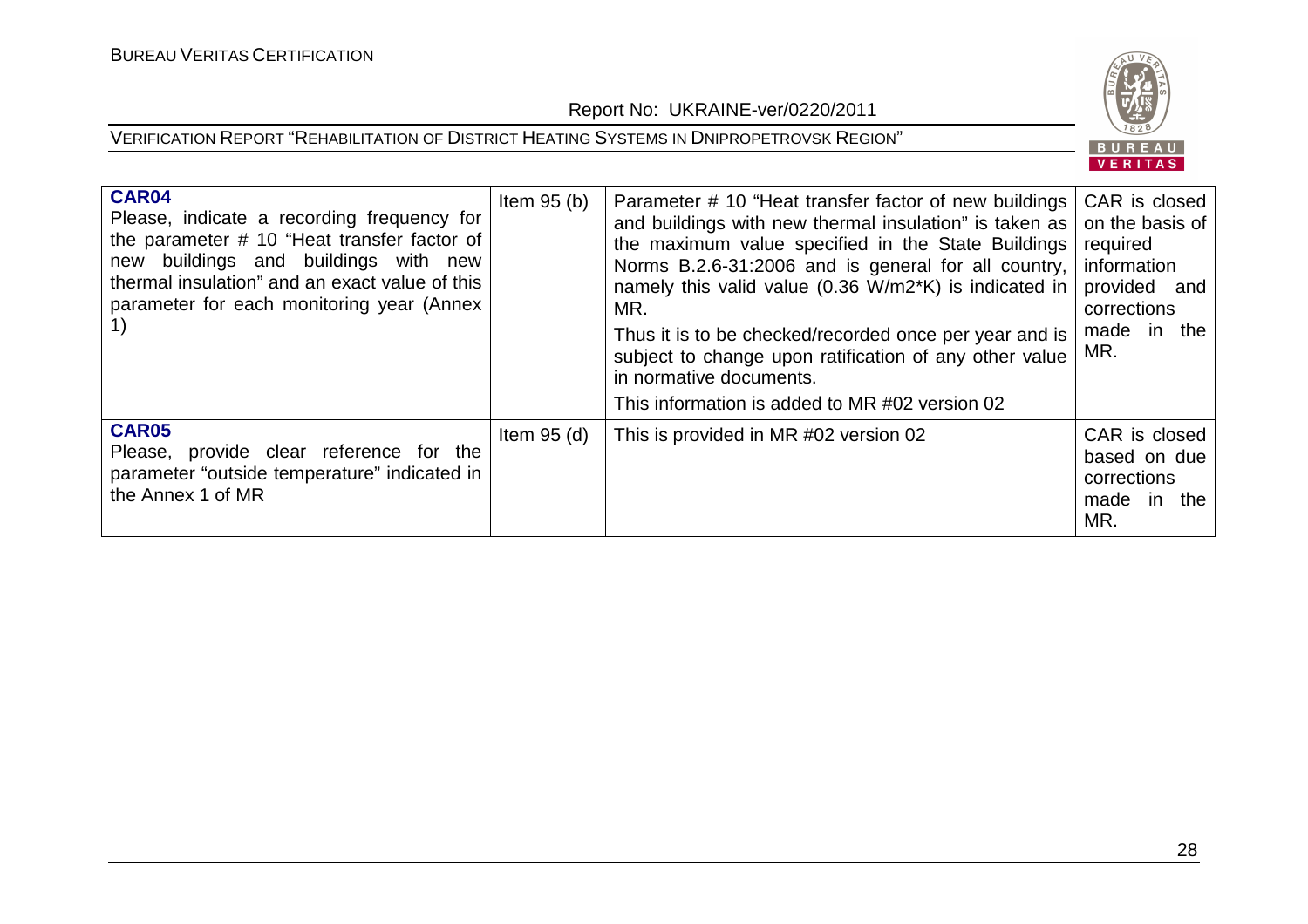Report No: UKRAINE-ver/0220/2011





| <b>CAR06</b><br>The values of the outside temperature - 23<br>and 24 - are used for recalculating factor for<br>average load calculation in the supporting<br>Excel file. At the same time, monitoring plan<br>foresees yearly monitoring of this parameter.<br>Please, provide factor calculations for each<br>monitoring year. | Item $95$ (d) | The values of the outside temperature - 23 and - $24 -$<br>are the minimum outside temperatures for a town that<br>were determined on many years historical base and<br>are recommended for project development according<br>to the "KTM 204 Ukraine 244-94", Annex 1. Namely<br>these values from "KTM" are used by district heating<br>organizations for calculation of the maximal connected<br>load for any year. Due to "KTM 204 Ukraine 244-94" is<br>valid normative document without any corrections,<br>these values were not changed during monitoring<br>periods.<br>Monitoring plan foresees yearly monitoring not of this<br>parameter, but of the actual averaged outside<br>temperature during heating period.<br>Values of recalculating factor g (in the base year) are<br>used mainly for calculation of parameter "ab" (Portion<br>of fuel (heat), consumed for heating purposes in the<br>baseline) that is used in further calculations.<br>The Monitoring plan foresees yearly monitoring of<br>parameter g since theoretically the situation is possible<br>when in the base year the hot water supply service<br>was absent at all, and in the reported year this service<br>was provided (see section D, formulae 6 of MR); in this<br>case parameter "ar" should be used, and parameter g<br>should be needed for calculation of parameter "ar". | The<br>project<br>participants'<br>response was<br>reviewed and<br>found to<br>be<br>sufficient. The<br>issue<br>is.<br>closed. |  |
|----------------------------------------------------------------------------------------------------------------------------------------------------------------------------------------------------------------------------------------------------------------------------------------------------------------------------------|---------------|----------------------------------------------------------------------------------------------------------------------------------------------------------------------------------------------------------------------------------------------------------------------------------------------------------------------------------------------------------------------------------------------------------------------------------------------------------------------------------------------------------------------------------------------------------------------------------------------------------------------------------------------------------------------------------------------------------------------------------------------------------------------------------------------------------------------------------------------------------------------------------------------------------------------------------------------------------------------------------------------------------------------------------------------------------------------------------------------------------------------------------------------------------------------------------------------------------------------------------------------------------------------------------------------------------------------------------------------------------------------------|---------------------------------------------------------------------------------------------------------------------------------|--|
|----------------------------------------------------------------------------------------------------------------------------------------------------------------------------------------------------------------------------------------------------------------------------------------------------------------------------------|---------------|----------------------------------------------------------------------------------------------------------------------------------------------------------------------------------------------------------------------------------------------------------------------------------------------------------------------------------------------------------------------------------------------------------------------------------------------------------------------------------------------------------------------------------------------------------------------------------------------------------------------------------------------------------------------------------------------------------------------------------------------------------------------------------------------------------------------------------------------------------------------------------------------------------------------------------------------------------------------------------------------------------------------------------------------------------------------------------------------------------------------------------------------------------------------------------------------------------------------------------------------------------------------------------------------------------------------------------------------------------------------------|---------------------------------------------------------------------------------------------------------------------------------|--|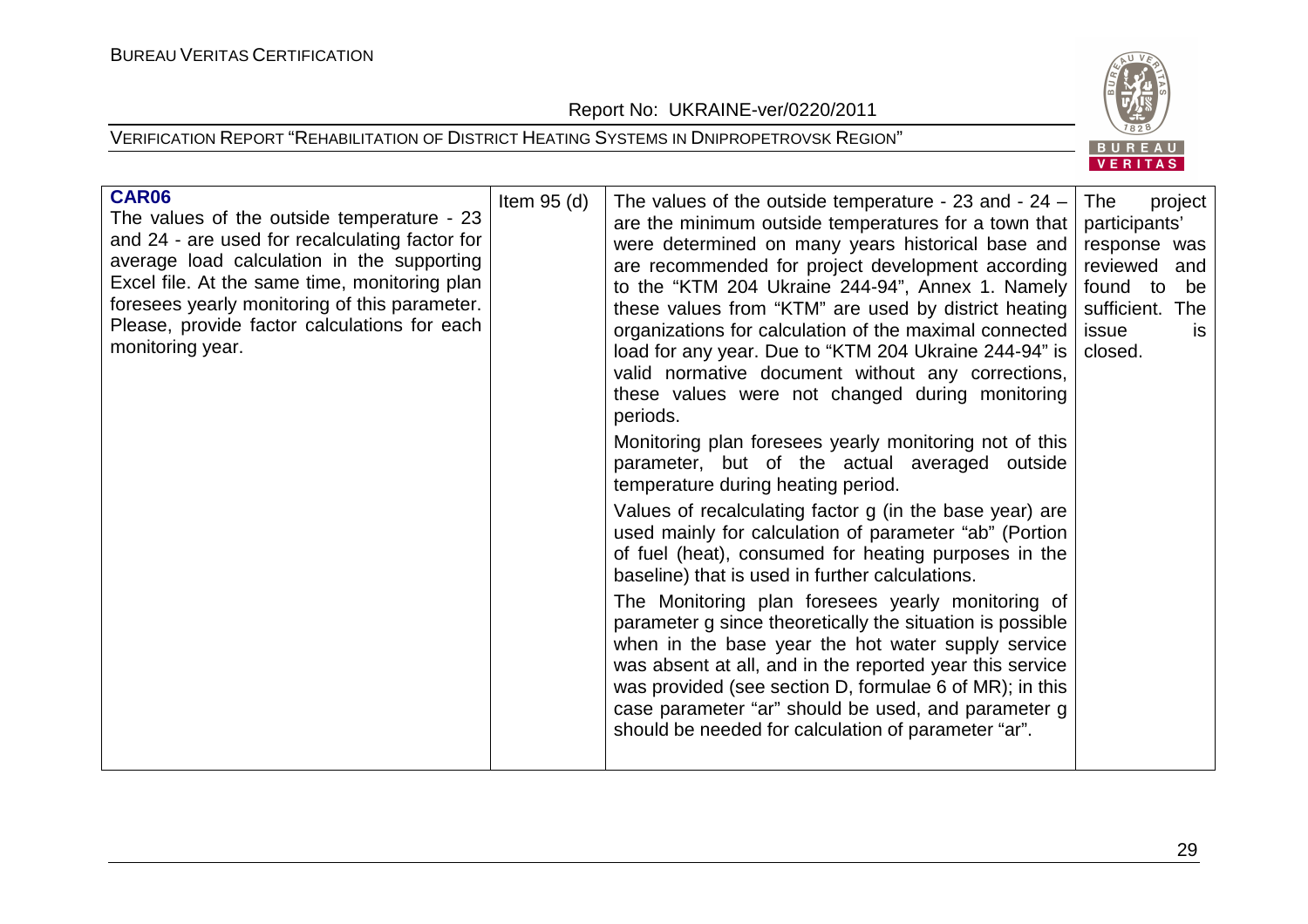

|                                                                                                                                                                                                                                                                                                                 |               | There were no such cases in course of implementation<br>of this project, that is why calculations and values of<br>parameter g for reported years were not provided in<br>MR.<br>This information for each monitoring year is added to<br>MR #02 version 02 (in the supporting Excel files).                                                                                                                                                                                                                                                                                                   |                                                                                                                                          |
|-----------------------------------------------------------------------------------------------------------------------------------------------------------------------------------------------------------------------------------------------------------------------------------------------------------------|---------------|------------------------------------------------------------------------------------------------------------------------------------------------------------------------------------------------------------------------------------------------------------------------------------------------------------------------------------------------------------------------------------------------------------------------------------------------------------------------------------------------------------------------------------------------------------------------------------------------|------------------------------------------------------------------------------------------------------------------------------------------|
| CAR07<br>The recalculating factor for average load<br>used for "a" parameter calculation should be<br>monitored once a year according to the<br>monitoring plan. However, the recalculating<br>factor for the base year is used for ERUs<br>calculation for each monitoring period.<br>Please, correct/clarify. | Item $95$ (d) | According to the monitoring plan in PDD and MR,<br>namely the recalculating factor for the base year<br>should be used for ERUs calculation for each<br>monitoring period, since sharing of the heat/fuel<br>consumed for heating and for hot water supply in any<br>reported year is based on the " $a_h$ " parameter<br>calculated with account of the recalculating factor for<br>the base year.<br>The parameter "a <sub>r</sub> " should be used for calculations in a<br>reported year only for the case when in the base year<br>the hot water supply service was absent at all, and in | The<br>project<br>participants'<br>response was<br>reviewed<br>and<br>found to<br>be<br>sufficient. The<br>issue<br><b>IS</b><br>closed. |
|                                                                                                                                                                                                                                                                                                                 |               | the reported year this service was provided (see<br>section D, formulae 6 of MR). There were no such<br>cases in course of implementation of this project.                                                                                                                                                                                                                                                                                                                                                                                                                                     |                                                                                                                                          |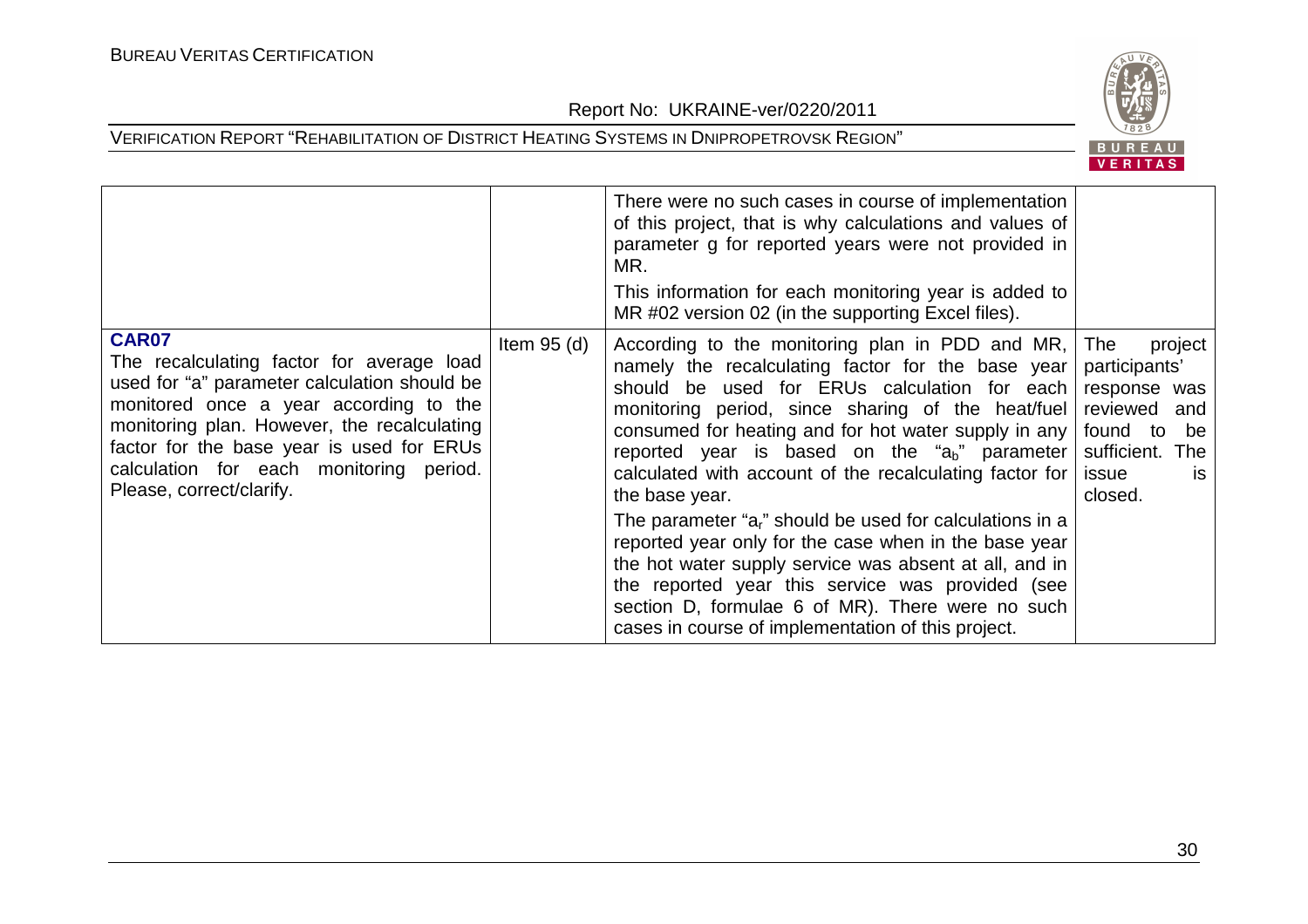Report No: UKRAINE-ver/0220/2011



| <b>CAR08</b><br>calculated parameter "Corrected<br>The<br>annual gas consumption according to<br>accuracy of measurement equipment" is<br>used for carbon emissions calculation. This<br>contradicts the monitoring approach in the<br>determined PDD. Please, make the<br>calculation algorithm in the MR consistent<br>with the one in the PDD. | Item $95$ (d)  | The volume of consumed natural gas was corrected by  <br>measurement error according to the conservative<br>approach. Amount of natural gas consumed in the<br>reported year that was used for Project emissions<br>calculations was increased by the level of accuracy of<br>gas flow meters installed at the boiler-houses (see<br>Comment for parameter 1.1, Annex 1).<br>Such way of calculation does not contradict the<br>monitoring approach in the determined PDD, since it<br>does not change the calculation algorithm but only<br>reflects the conservative approach to data processing.<br>Even though such way of calculation leads to<br>understating of amounts of ERUs, it guarantees<br>validity of values of natural gas consumption (which is<br>the main parameter affecting greenhouse gas<br>emissions in this project), even in the case of<br>maximum meter's error in positive for the project<br>direction. | CAR is closed.                                                     |
|---------------------------------------------------------------------------------------------------------------------------------------------------------------------------------------------------------------------------------------------------------------------------------------------------------------------------------------------------|----------------|---------------------------------------------------------------------------------------------------------------------------------------------------------------------------------------------------------------------------------------------------------------------------------------------------------------------------------------------------------------------------------------------------------------------------------------------------------------------------------------------------------------------------------------------------------------------------------------------------------------------------------------------------------------------------------------------------------------------------------------------------------------------------------------------------------------------------------------------------------------------------------------------------------------------------------------|--------------------------------------------------------------------|
| CAR09<br>In the section B.1. the names of the<br>measuring equipment manufacturers must<br>be indicated, but not the city/country as it is<br>stated in the MR version 01. Please, make<br>appropriate corrections.                                                                                                                               | Item $101$ (b) | This is corrected in MR #02 version 02                                                                                                                                                                                                                                                                                                                                                                                                                                                                                                                                                                                                                                                                                                                                                                                                                                                                                                | CAR is closed<br>based on due<br>corrections<br>made in the<br>MR. |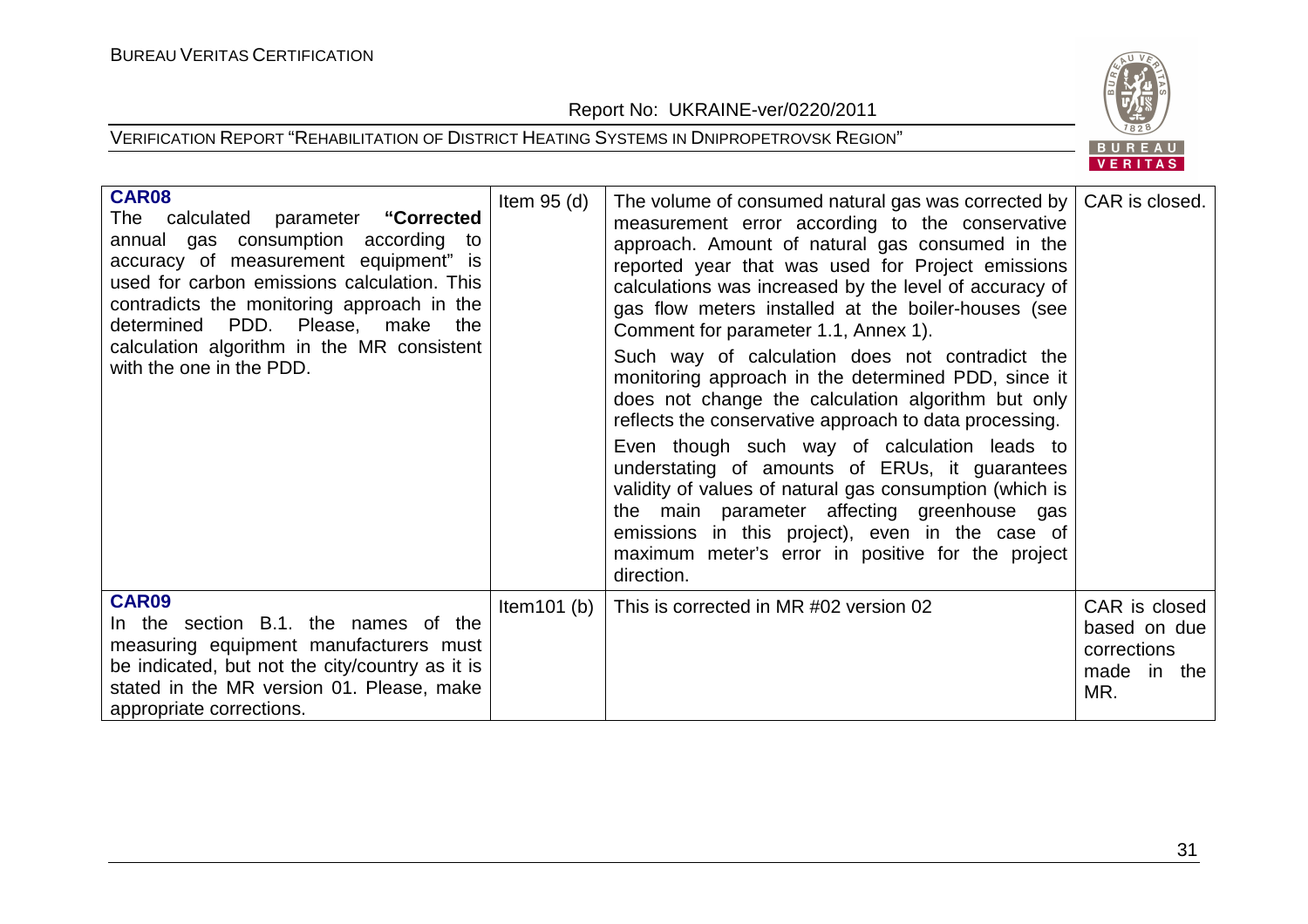Report No: UKRAINE-ver/0220/2011



| <b>CAR10</b><br>FAR01<br>was issued during<br>The<br>the<br>determination process: "Please, provide<br>documented instruction which indicates that<br>the data monitored and required<br>for<br>verification are to be kept for two years after<br>the crediting period as per <i>JI</i> determination<br>and verification manual, v.01".<br>Please, clarify in the MR how the FAR01 has<br>addressed<br>provide<br>been<br>and<br>the<br>documented evidence. | Item $101(c)$ | All collected data relevant to monitoring and<br>verification are to be storaged during two years after<br>the end of the crediting period, according to the Order<br>14a dated 04.10.2010, on appointment of the<br>#<br>responsible person and storage term of documents.<br>This information is added to MR #02 version 02                                                                                                                                                                                                                                                                                                                                                            | The issue is<br>closed based<br>on appropriate<br>corrections<br>and<br>documentation<br>provided. |
|----------------------------------------------------------------------------------------------------------------------------------------------------------------------------------------------------------------------------------------------------------------------------------------------------------------------------------------------------------------------------------------------------------------------------------------------------------------|---------------|------------------------------------------------------------------------------------------------------------------------------------------------------------------------------------------------------------------------------------------------------------------------------------------------------------------------------------------------------------------------------------------------------------------------------------------------------------------------------------------------------------------------------------------------------------------------------------------------------------------------------------------------------------------------------------------|----------------------------------------------------------------------------------------------------|
| <b>FAR01</b><br>The duration of the heating period in Ukraine<br>covers a part of one calendar year and a<br>part of the next year. However, the<br>monitoring period for the Project coincides<br>with the calendar year. Please, provide the<br>starting and final dates of heating period for<br>each monitoring period for each boiler-house<br>and make corresponding corrections in the<br>calculations.                                                 | Item $95(b)$  | The bondaries of monitoring periods for every<br>monitoring reports for the Project coincide with the<br>calendar year. According to this, all calculations for the<br>Project were done for a calendar year, as it is<br>described in the JI project specific approach for<br>monitoring. The starting and final dates of heating<br>period are considered in calculations by parameter<br>#11 "Duration of the heating period". Namely this<br>parameter is to be monitored according to the<br>monitoring plan.<br>The recommendation to provide the starting and final<br>dates of heating period for each monitoring period for<br>each boiler-house will be met in the next MR #5. | <b>This</b><br>issue<br>must<br>be<br>checked<br>during<br>the<br>next<br>verification.            |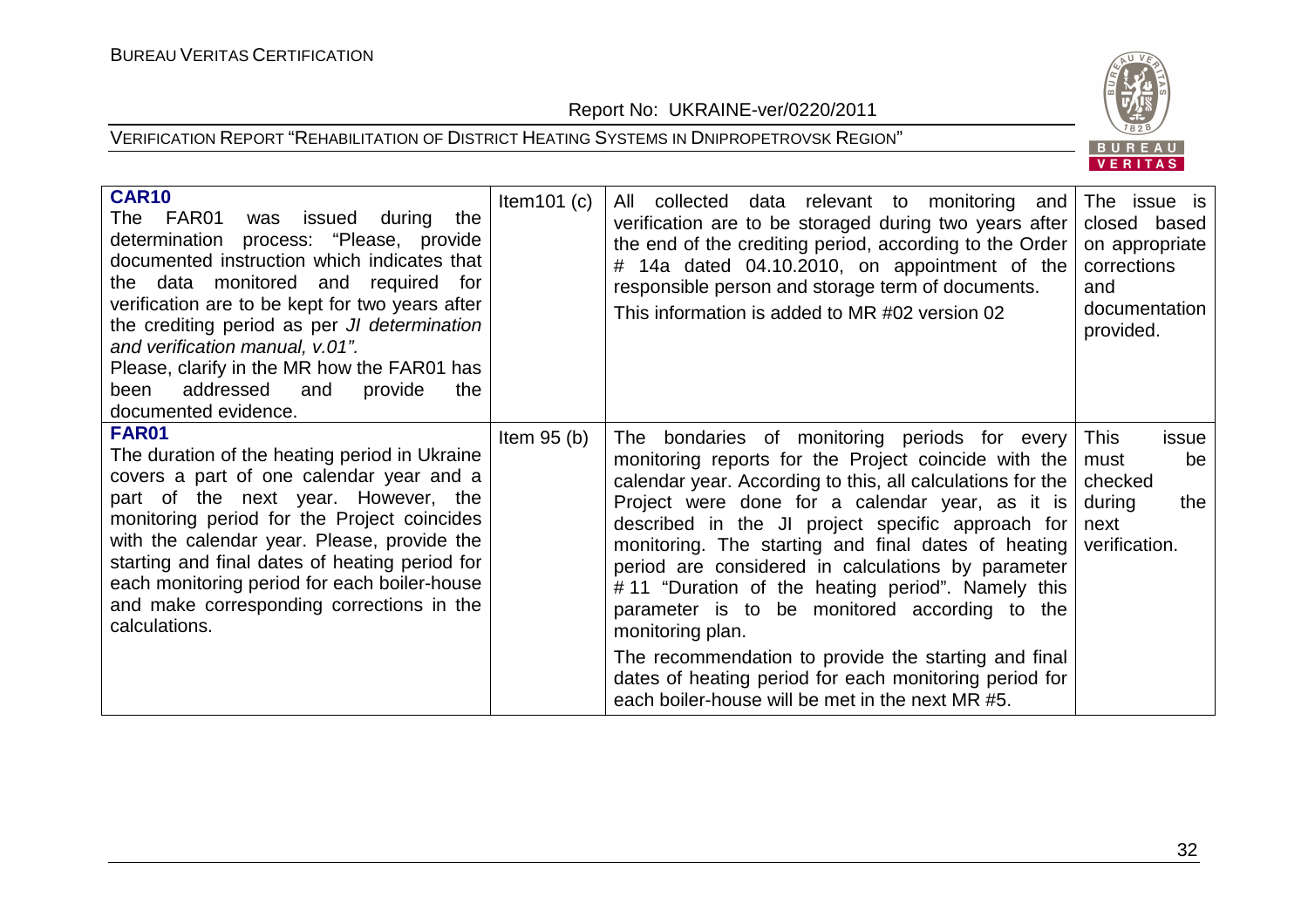

| <b>CL01</b><br>A number of report # 0145/02 is indicated in<br>the MR (p1, p2). Please, clarify what the<br>number indicated stands for.<br>Please, provide ITL project ID in the MR.                                                                                                                                                                                               | Item 90 | In the MR, the National Environmental Investment<br>Agency of Ukraine reference Number of the Project is<br>indicated (see Section A.2).<br>ITL project ID will be indicated after its assignment to<br>the project.                                                                                                                                                                                                                                                                                                                                                                                                                                                                                                                                                                                                                                                               | The issue is<br>closed. |  |
|-------------------------------------------------------------------------------------------------------------------------------------------------------------------------------------------------------------------------------------------------------------------------------------------------------------------------------------------------------------------------------------|---------|------------------------------------------------------------------------------------------------------------------------------------------------------------------------------------------------------------------------------------------------------------------------------------------------------------------------------------------------------------------------------------------------------------------------------------------------------------------------------------------------------------------------------------------------------------------------------------------------------------------------------------------------------------------------------------------------------------------------------------------------------------------------------------------------------------------------------------------------------------------------------------|-------------------------|--|
| <b>CL02</b><br>The average outside temperature during the<br>period for the<br>boiler-house<br>heating<br>Vyborgska str., 28d differs form the other<br>values of temperature for the heating district<br>#10; for the boiler-house Artema str., $24 -$<br>form the the other values for NME<br>"Nikopolteploenergo" (Annex 2, supporting<br>Excel file) Please, justify this fact. | 95(b)   | The average outside temperature during the heating<br>period is calculated from the daily outside temperature<br>values taken for every day of heating period (see<br>Monitoring method for parameter 3, Annex 1). Thus<br>the value of the average outside temperature during<br>the heating period depends on duration of the heating<br>period and should be different for different heating<br>periods.<br>The duration of the heating period for the boiler-house<br>Vyborgska str., 28d is different from the other boiler-<br>houses of the heating district #10.<br>The duration of the heating period for the boiler-house<br>Artema str., 24 is different from the other boiler-houses<br>of NME "Nikopolteploenergo".<br>Thus, the average outside temperatures during the<br>heating period for these boiler-houses are different<br>from the others in the same town. | The issue is<br>closed. |  |